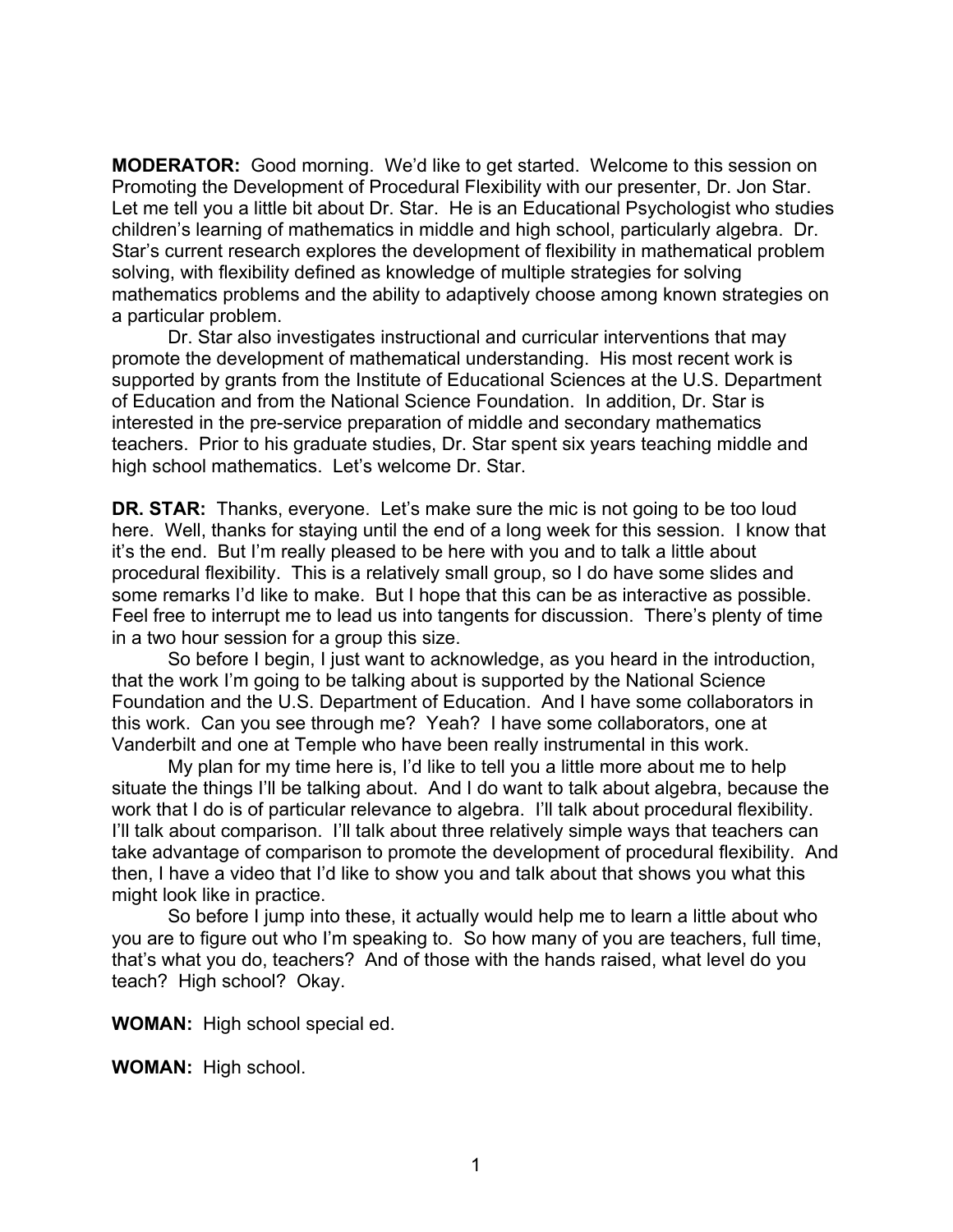**DR. STAR:** High school?

**WOMAN:** Middle school, section one.

**WOMAN:** We're elementary.

**DR. STAR:** Do you teach upper, lower, or all levels of elementary?

**WOMAN:** Fourth grade and third grade.

**DR. STAR:** Okay, good. So those who didn't raise their hands, are you coaches? How many of you are coaches? Okay. And what level do you coach?

**WOMAN: (inaudible)** middle school . . .

**DR. STAR:** And then, the others? Administrators?

**WOMAN:** Consultant.

**DR. STAR:** Consultants?

**WOMAN: (inaudible)**

**WOMAN: (inaudible)**

**DR. STAR:** And those, the consulting, so are you at all levels or . . .

**WOMAN:** K-12.

**DR. STAR:** K-12? Okay, good. Well, that helps me a lot. As I'll talk about, I'll be speaking about the work that I do, I would say it's centrally located in the grade band of about grades five to ten. That's sort of where I see algebra happening these days. But I think it does have relevance to before that and after that. But the examples that I'll use are in that kind of five to ten grade band.

So who am I? As you heard, I'm a former middle school and high school math teacher. When I was a teacher, I was really interested in the Algebra 1 course. In particular, as no surprise to all of you, a lot of students have trouble with algebra, and I was really intrigued and challenged by these difficulties. And that lead me to think about going back to graduate school, where I could spend all of my time thinking about these challenges.

So I got a Ph.D. from the University of Michigan, and I really focused on students' learning of algebra. I've been at Harvard for four years now. We have a very small teacher education program at Harvard, but I'm the methods instructor for the middle and secondary school students in that program, and I also teach graduate courses about learning, generally in about learning of math. And prior to that, I was on the faculty at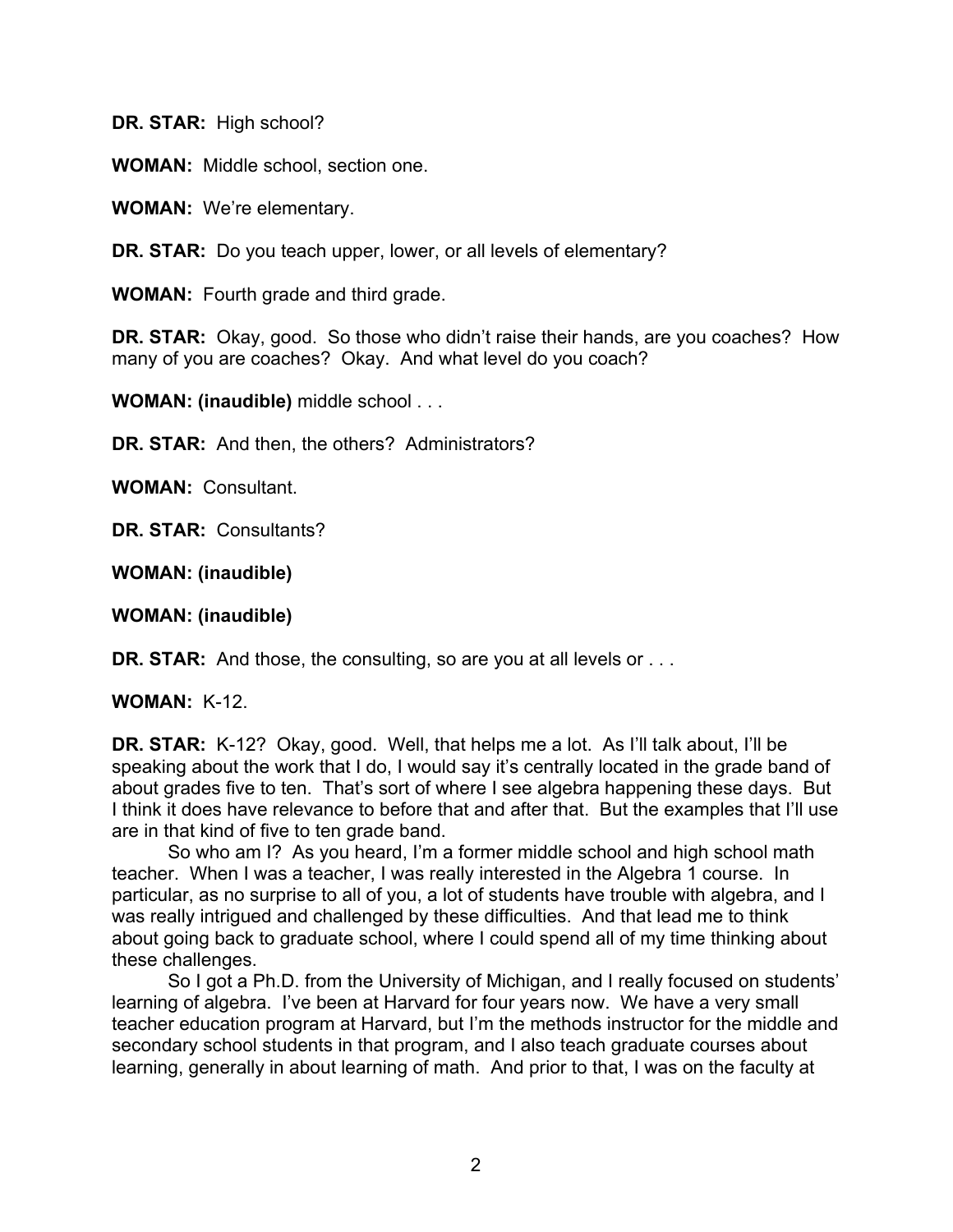Michigan State for five years. So for those of you who consider yourselves Midwesterners, I also have that in my background a bit too.

My interest is really in student strategies for solving problems in math, especially in algebra. And by that, what I really am interested in is, what strategies do students use when they solve problems that we give them and how do they know what strategies to use on unfamiliar problems? This seems to be the crux of lots of students' difficulties. They're given a problem, they haven't seen that problem before, they have a hard time figuring out what to do to approach that problem, and that's what I'm interested in.

So why this focus on strategies? Why do I think this is a big deal that I should devote my attention to? Well, I think it addresses many of the noted difficulties for students in algebra and mathematics that we're all very aware of.

We hear all the time, we experience this challenge that students only know how to apply procedures by rote. We hear that phrase a lot. We know that the strategies that we teach, they're easily forgotten or they're applied incorrectly, and they don't understand what they're doing. When we give them problems they've never seen before, they have difficulty approaching them. So, for me, all of these difficulties are about strategies, and that's why I've decided to really think carefully about what strategies students are using and how they know what strategies to use?

If you think about students' knowledge of strategies, I like to consider it as a continuum. There has to be a number line in the math talk, right? So on one side of the continuum, you've got maybe a student who does not understand this phrase that sometimes we use in the research world, what to do and why. They don't understand what to do and why. And on the other side, the student does understand what to do and why.

And just to introduce a little more terminology, I consider this left side of the does not understand knowledge that students have, that's superficial. It's knowledge that's associated with rote learning, inflexibility, reproduction, trial and error, and it's very fragile. And this is, unfortunately, where a lot of our students are.

I'm interested in figuring out how to get students on the other end of the continuum, which is what I call deep knowledge of strategies. And this is where procedural flexibility, which I'll talk about a lot more, comes in. And this is knowledge associated with comprehension, abstraction, flexibility, and critical judgment.

This terminology, for me, tries to get out of overuse of the word understand. I find that we use that word a lot without really talking about what that means or what that looks like. And so, I talk about this other outcome, about deep knowledge, about procedural flexibility, which is specifically applied to the strategies students know. And I think about how to get students toward this outcome.

So let me talk a little about procedural flexibility then. It's all about strategic, rather than rote, use of procedures. The idea here is that I want students to know multiple strategies for solving certain kinds of problems, and I want them to have the ability to choose the most appropriate strategy for a given problem or situation.

So in a few minutes, I'm going to give you some math problems to solve, and we'll talk some math, and I'll really try to make this concrete about exactly what I'm talking about.

But since this work is really situated for me in algebra broadly defined, I wanted to take a few minutes to talk about algebra, just so that when, because I found in my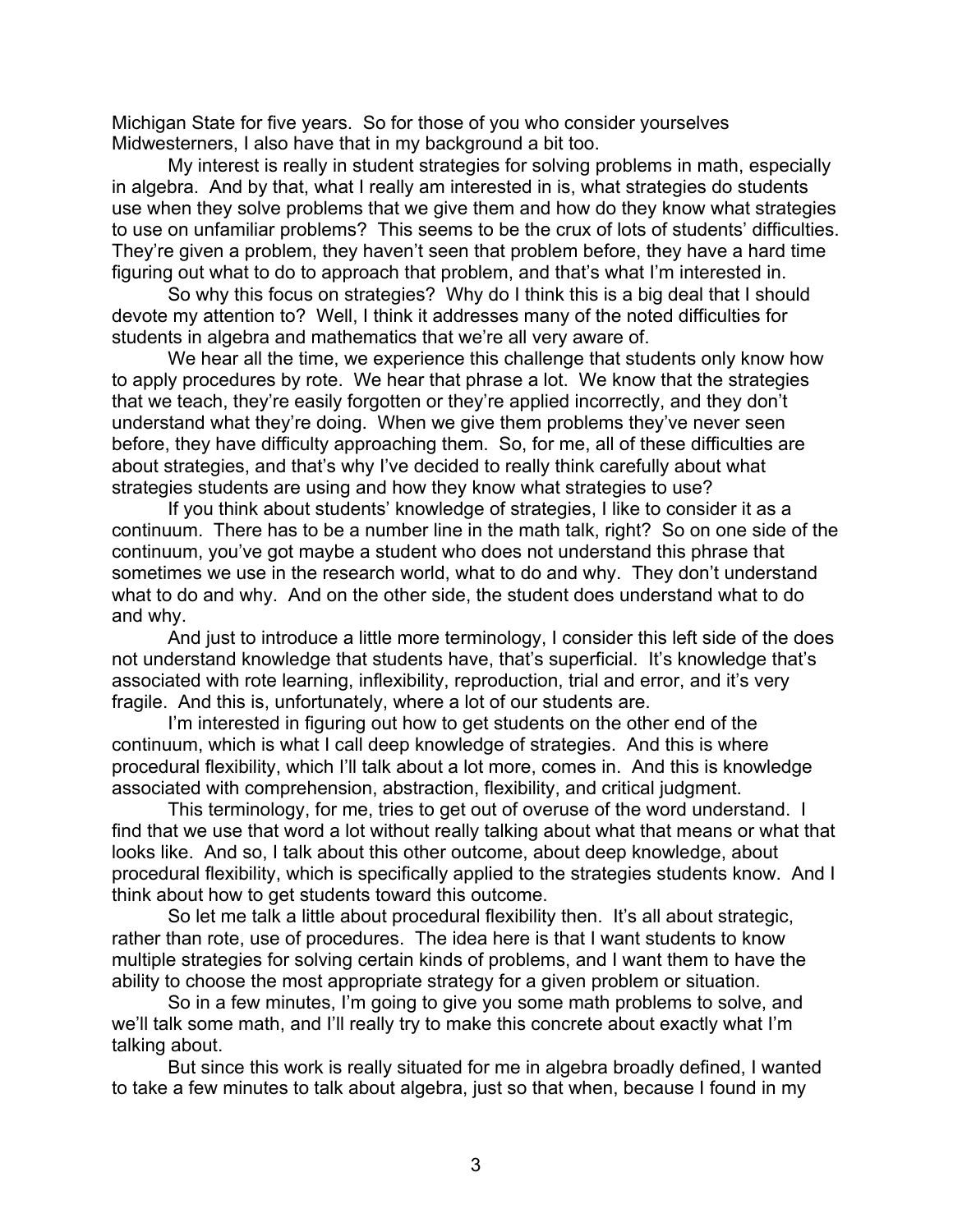dealings with lots of people, algebra is a big deal these days, as you know. And what one person means by algebra is not necessarily what another person means by algebra. And so, I felt like it was important for me to talk about what I mean by algebra and what I'm trying to address in the domain of algebra. So let's talk about algebra for a moment.

And perhaps later, when we open this up for discussion, I'd be interested to know what's going on in Pennsylvania with algebra because I don't know much, but I see there was a talk earlier this week about this.

So as I mentioned, procedural flexibility, I think, has particular relevance for algebra. And I'm going to talk about what I think algebra is, why is it hard for students, why is it important for students, just to situate my remarks.

So when we think about what algebra is, it's different things to different people. For some people, algebra is really just about functions and the study of functional relationships. For other people, algebra is about expressions and equations, and getting fluency with symbols. Other people would say, well, no, it's actually about exploring and representing relationships between varying quantities, that's what algebra is all about. And other people would start to use phrases like algebraic reasoning to talk about what algebra is.

And so, at least in the research community, there's lots of battles about what algebra is and what we're trying to do in algebra. The truth is that algebra is all of these things. All of them are important. But, in fact, that is actually one of the reasons why I think algebra is hard for students, is that we don't all agree about what algebra is. It's hard to design curriculum and effectively teach students if we can't agree on what we're after. And that, I think, is a big problem with algebra, and that does impact our students. It makes it difficult for them. I'll say more about this in a moment.

Now interestingly, though among teachers and researchers there isn't necessarily agreement over what algebra is, there absolutely is quite strong consensus among parents what algebra is. And for them, it's about doing mysterious things with the last three letters of the alphabet. That's what algebra is for parents.

So when you talk to many adults, they don't really see that algebra is useful in their daily lives. They don't do mysterious things with Xs, Ys, and Zs in their daily lives. So why should their students, their children, be learning algebra at all? Why don't we focus on other math topics that are more important and relevant to real life? So this is a common sentiment that I hear a lot from parents, reflecting a certain view of algebra.

And certainly, it's difficult for parents to be supportive of our efforts in the algebra classroom if they have this view of the topic, and I find that's especially true in the current situation in many states where you're not just doing algebra in the course called Algebra 1. You're doing algebra in lots of other courses across a huge grade band. And so, often we get this reaction.

So another reason that I think algebra is hard, that I know is no surprise to most of you, is that it's a huge leap in abstraction for students. And it is just hard, inherently hard. In algebra, students are moving from the tools and ways of reasoning that they used in arithmetic, which typically involve counting or working with concrete objects, to the more abstract reasoning and generalization processes that are involved in algebra. And this is a long and hard transitional process for students.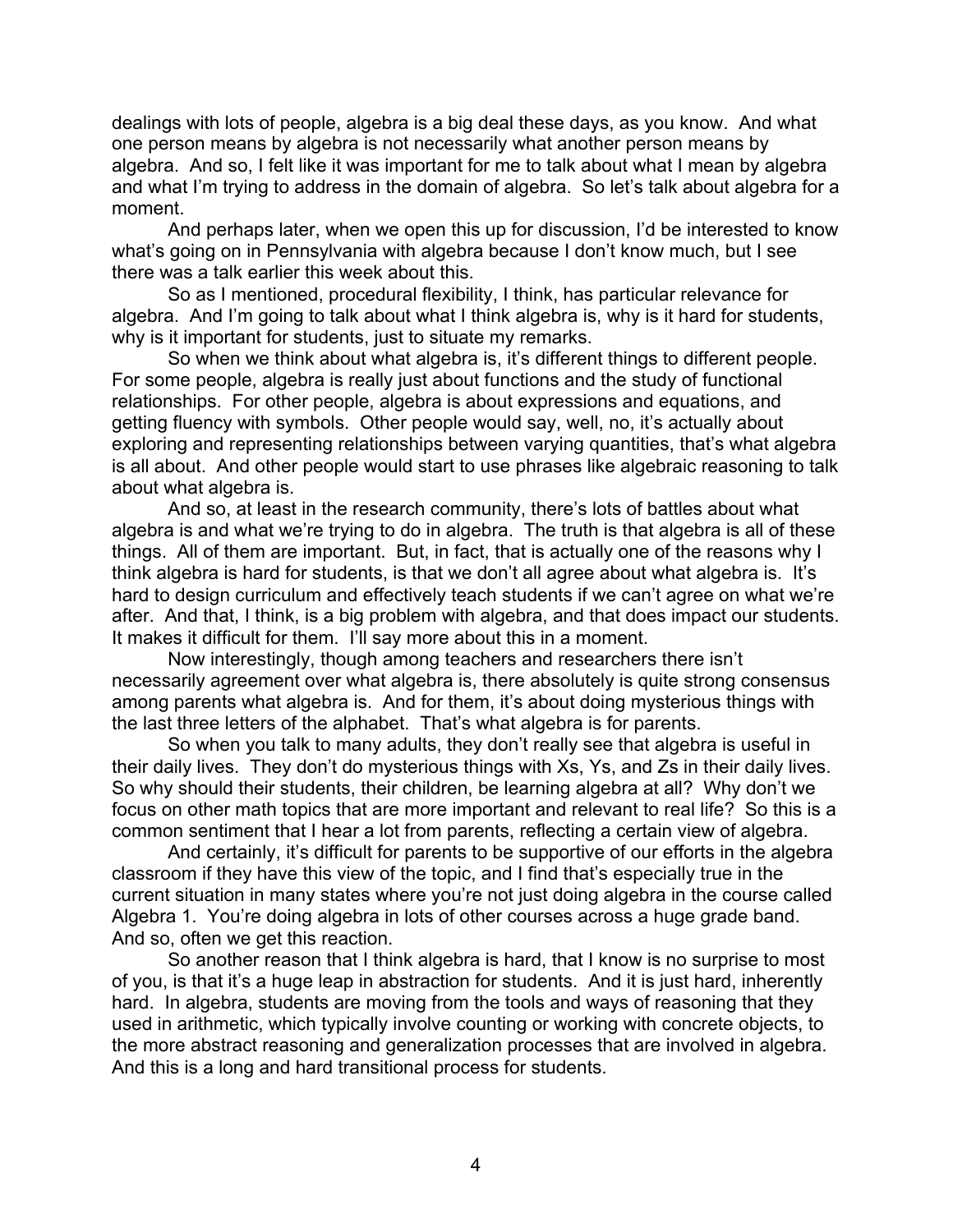Despite these challenges, despite the fact that it's hard, that parents often don't agree with our conception of algebra, algebra is very important, as we all know, and there's a lot of good data out there that show that taking an algebra course is linked to success in later math courses, college graduation rates, ability to get certain kinds of jobs. You name the positive outcome, it is linked to success in algebra. There's good data on that.

And I like to raise this just because many teachers that I work with are certainly aware that algebra is a big deal in their state, but sometimes there's questions about why? Why did algebra become such this big thing that we're talking about? And it's because there is good data on that, that kids who complete an Algebra 2 course are, I think the data was something like two-thirds more likely to graduate from college, if they can make it doing an Algebra 2 course.

And there's similar data about Algebra 1. If you complete an Algebra 1 course, your income is much higher than if you don't complete an Algebra 1 course. It's viewed as a critical gatekeeper course. It opens up educational and career opportunities that otherwise would be closed.

Now I have another reason I think algebra is very important, and I think this is a little more subtle point to make. And I think algebra is important because algebra and the reasoning that's part of algebra is a core part of what mathematics is all about. It plays a critical and core role in the discipline of mathematics.

One reason that students take math in school is to get exposure to what mathematics is all about, and algebraic reasoning plays an important role in the discipline of mathematics. So this, for me, is a disciplinary argument for why algebra is important. I could talk a lot more about that. I think that's, if you have questions or that's a point of conversation, we can come back to that.

A third reason is that some people make the argument that students should take algebra because it's useful in daily life. Now as I mentioned, many parents don't see how this is the case. But many people do feel strongly that algebra is useful, and they would argue that we're constantly using algebra in our personal and professional lives, even when we don't know we're using algebra. It's a little bit of a hard sell to tell someone they should take something because they're using it, even when they don't know they're using it. But for some people, this is a reason why we teach algebra.

So what is algebra? At present, I would argue there's two main ways that we're thinking of algebra in the U.S. math curriculum. There's one that I call a function-based view, and there's one that I call an equation-based view, and let me speak to these two. And again, this is all leading to my discussion of procedural flexibility, its relevance in algebra, and I'm trying to make room in algebra for this construct.

A function-based view of algebra is saying that algebra is primarily about relationships between quantities that vary, how to represent these relationships, how to use these representations to analyze, generalize, and make predictions. This is what many people call a function-based view of algebra. So what does that look like? Well, here's a sample problem that I think many people would view within this category or that could be explored within this category, this conception of algebra.

Sarah decides to spend her savings to buy music for her iPod. She has \$100 now. She spends \$10 each week. How much money does she have in her account? So this is a situation that has quantities that vary. We're interested in exploring and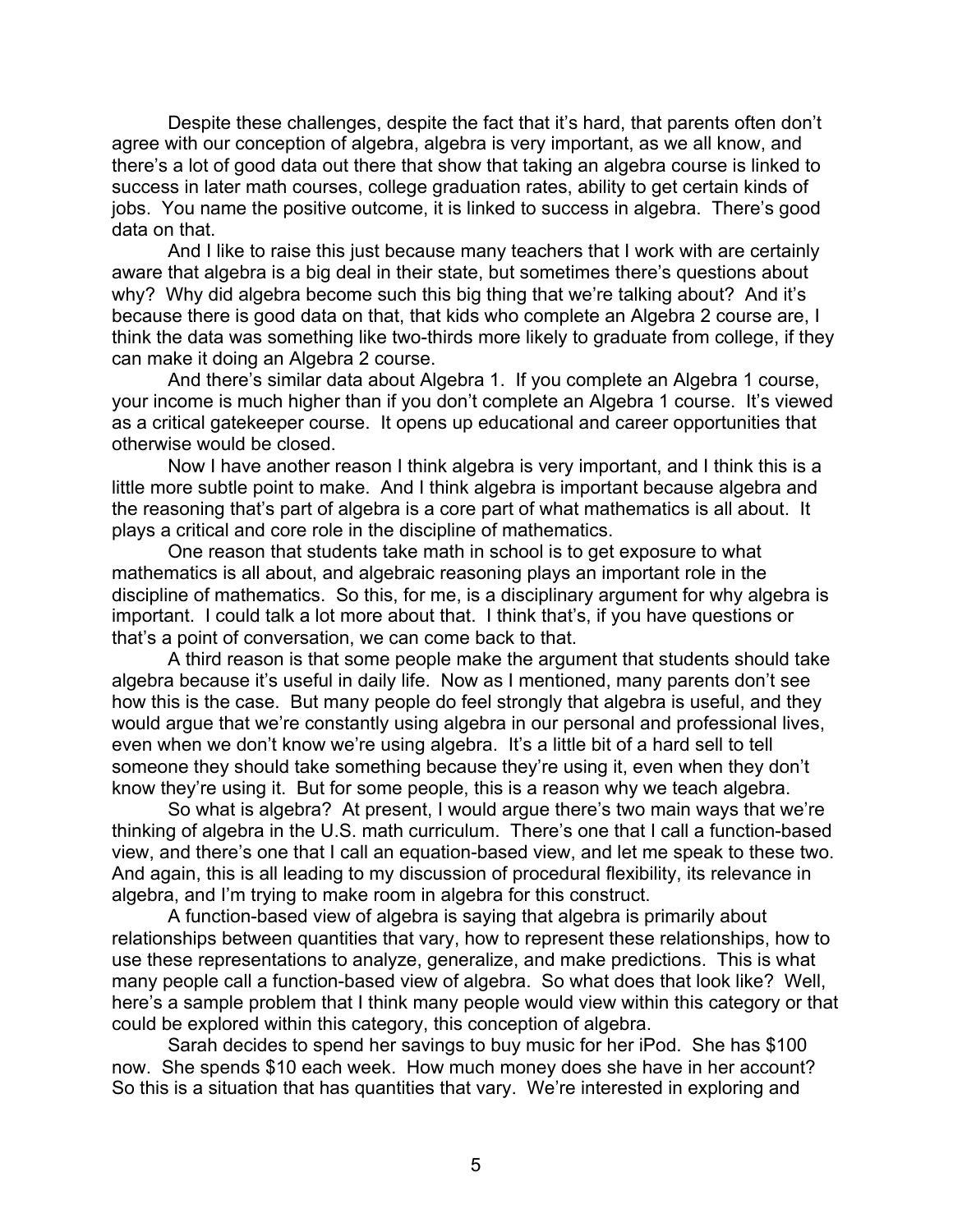analyzing this situation. We make representations to do so. Those representations allow us to generalize, predict, draw conclusions. So it's showing you a tabular representation, it's showing you a graphical representation. It's all about making and using representations to predict, to analyze, to generalize. That's what a function-based view of algebra is.

On the other side, there's what I call an equation-based view of algebra, which says that algebra is primarily about modeling relationships with symbols, and then using symbols to determine features of these relationships. So note that the equation-based view of algebra is not just saying, memorize these rules with symbols. That's not inherent in the equation-based view of algebra. It's really saying that symbols are important. We use symbols to explore relationships. Let's figure out how to do so.

So for many people, this is a very familiar view of algebra. Here's some problems that we might see in a text that, to a large extent, fall within this equation-based view of algebra. They're just sort of standard problems that are in our curriculum.

Algebra is both of these, but it's difficult. We found it very difficult, where here I mean we as teachers, we as researchers, we as people who write curriculum, we've had difficulty connecting the function- and equation-based views in our instruction. And compounding that difficulty is that these two ways of working and thinking about algebra are separated temporally, meaning that there are times in our curriculum where we're doing stuff that falls squarely in the equation-based point of view, and there's times which fall squarely in the function-based point of view. And they seem very different. To students, they seem like apples and oranges.

And just as an example of that, well, even when they're presented simultaneously, I would argue they're not well-integrated. It's not really even clear what that means. Here's just two pages from the table of contents of a standard Algebra 1 text. And you'll see that in chapter nine, we're doing functions and graphs. We're doing what is a function? We're doing relations. We're doing some graphing. So this seems more function-based in its approach.

You finish chapter nine, you take the test, you turn the page and you're in chapter ten, which is about graphing linear equations, which is very much from the equation-oriented view. So for students, it feels like they've entered another universe. They've switched gears. They see no connection between those two. We try to make that connection, but it's a very difficult one to make, and the texts are not designed to support that connection.

So my work, given this challenge of trying to articulate what algebra is, trying to think about these two different visions of algebra, I've been lead to think about moving beyond questions about what is algebra and what do we teach as algebra, to really think about what does it mean to understand algebra? What does the outcome that I have in mind for this thing called algebra that I want students to really have?

So let me speak about understanding in algebra. And again, I'm leading to the point where there's a place in this question about understanding algebra where procedural flexibility is a good answer.

So I've talked about representations. Typically, we talk about three kinds of representations in mathematics courses, symbols, graphs, tables. Representations are useful for analyzing relationships between quantities that vary. And I would argue that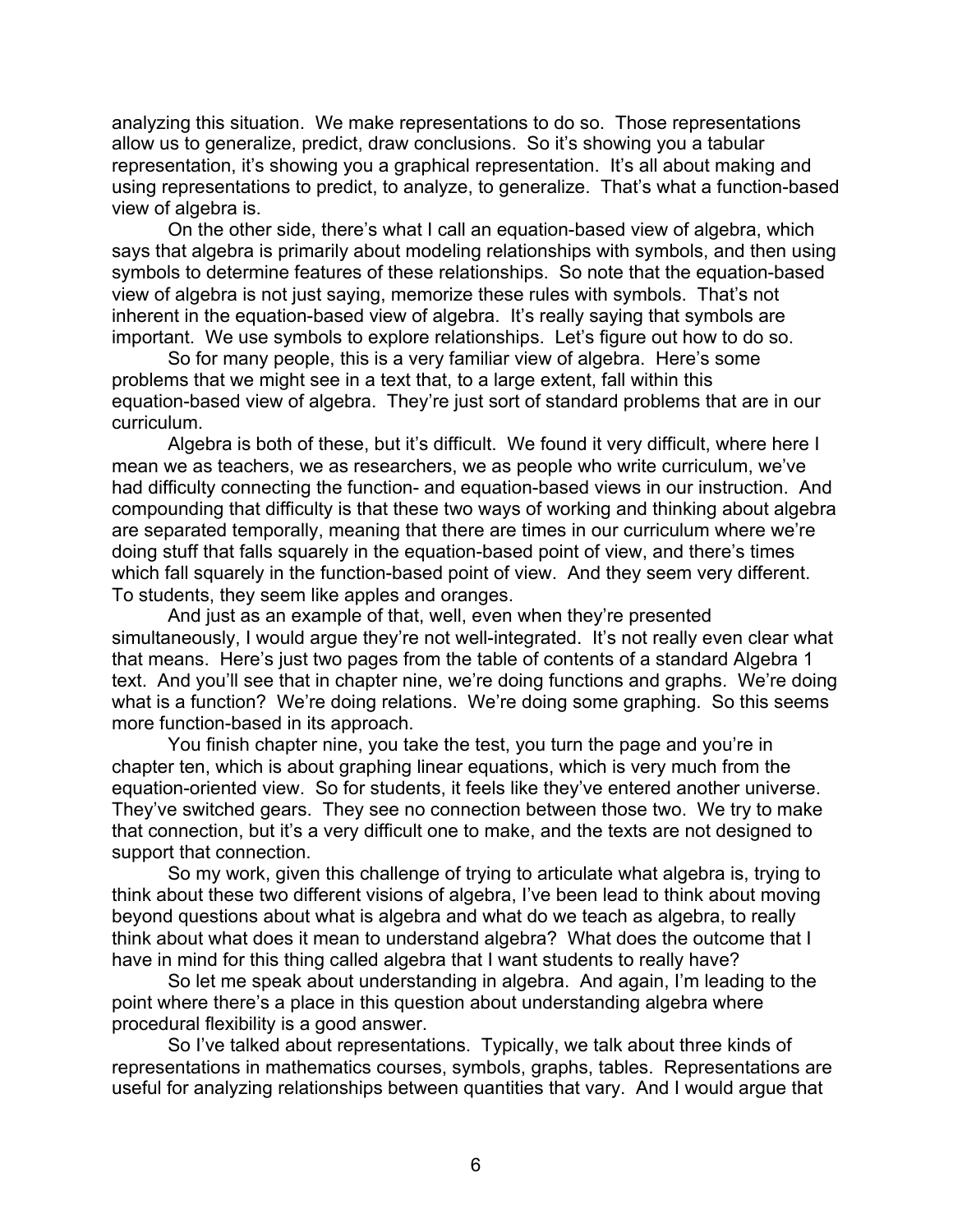when we talk about understanding in algebra, what we're talking about is two things, the ability to move fluently between representations and the ability to operate fluently within each representation. So it's about between representations and within representations. That's really what we're after in algebra. And let me speak to both of those individually.

So first, I'll talk about, well, let's see. Here's my representations picture. So I've got a table, I've got a graph, I have symbols, and all three of these are, essentially, representing the same quantities that vary. Let me use these three representations to talk about what I mean by between representations first.

So between representations, again, one component of what I think it means to understand in algebra, involves analyzing situations using graphs, tables, and symbols, and making connections between those representations. For example, let's take my three here. Let's say that I'm talking about the concept of slope, a really fundamental, pivotal concept in algebra. If I'm interested in students developing an understanding of the concept of slope, what I'm really after is that they can make connections between different representations which show you pieces of what slope is.

So on the tabular representation, I want students to look at consecutive rows on the table and be able to tell me a story about the slope from the table. And then, I want them to make a connection between whatever they see here and what's going on on the graph. We talk about slope differently in the graph. We talk about rise over run. There's no rise and run on the table, but I need to be able to make the connections. What does rise look like on the table?

And furthermore, there's no rise and run in the symbolic view, but that five tells us something about the slope, and I want them to make that connection. So it's about picturing, finding what slope is in each representation, because each representation gives you kind of a partial picture of slope, and making the connection. And that connection is what we mean by really understanding what slope is. That's between representational fluency.

So I can say the same thing about Y intercept here. The concept of Y intercept is important when we think about functions, and it's sort of partially incompletely presented in each one representation. If I look at the table, I can see, oh, it's the place where X is zero. If I look at the graph, I can say, oh, it's the place where it crosses the Y axis. And the symbolic, I can say, and  $Y = MX+B...$  that thing after the MX. So those are all little pieces. And by making those connections between the three, that's what I'm looking for about between representational fluency.

So I would say that this is the predominant way that we think about the outcome in algebra that we're after, understanding in algebra. It comes mostly from a function-based view, and this is, I would say, among many people, a commonly shared vision of what we hope students can do.

I'd like to talk now about the within representational understanding part of algebra, because this is the piece that I feel like we don't talk enough about. And this is, for me, where procedural flexibility comes in. So what do I mean by that?

I want students to know concepts and skills for working within a single representation, but I also want them to know multiple strategies in that representation and to be able to select the most appropriate strategies in that representation for a given problem. It's about within a single representation, knowing your way around. And this is what I call flexibility within that representation.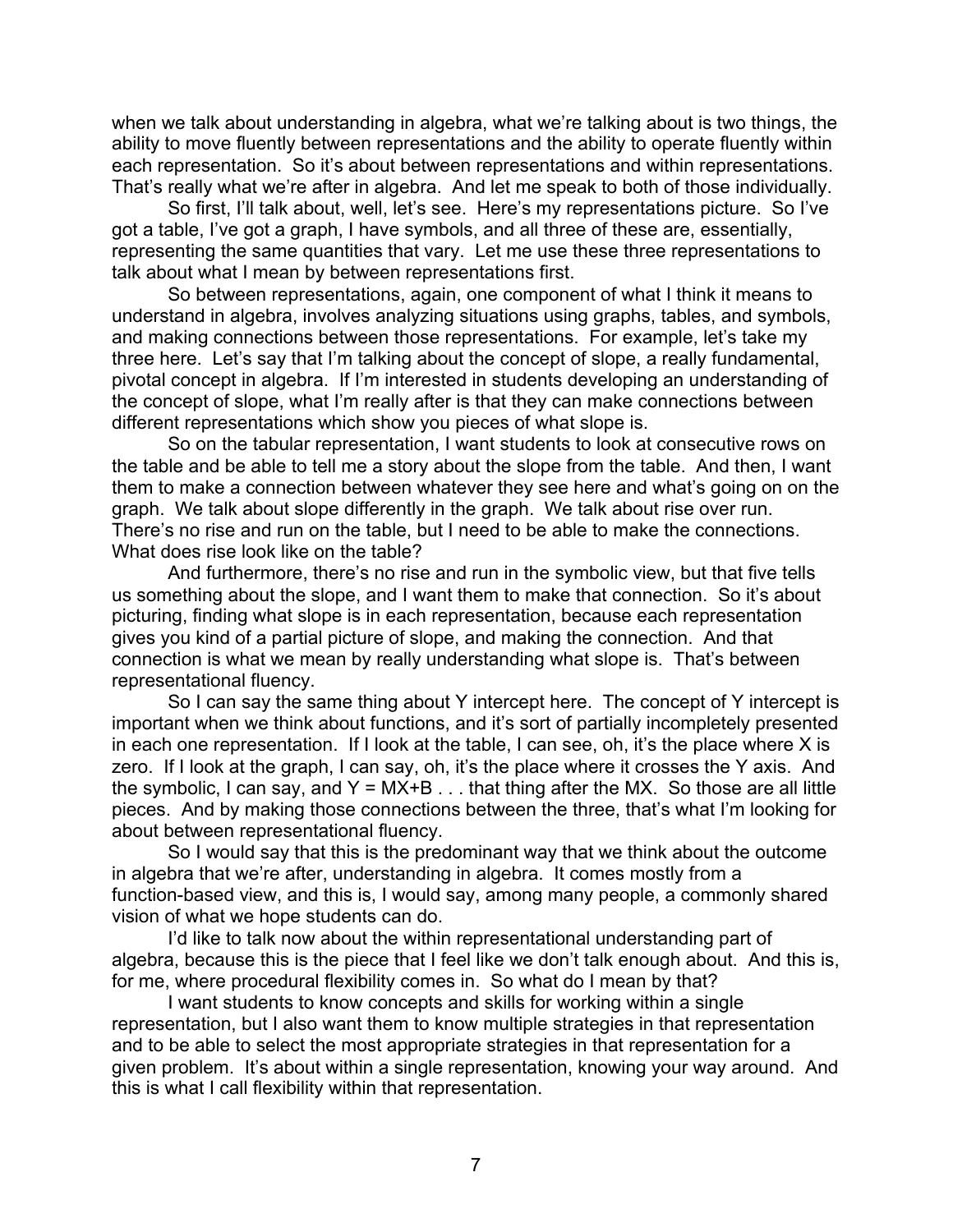Now many of the examples I'll be walking through with you are symbolic. I wanted to start with one that's not symbolic as a way to make this case, and it uses my tables. So let's say that the problem given to students was to make a table for the equation I've given you here,  $Y = 1/3X + 4$ . So imagine what your students would do if had given this problem.

Many of our students would make a table, I don't know if you call these T tables or X-Y tables, and they would just write, okay, 0, 1, 2, 3. And then, they would just plug in and try to get the answers, what Y is for 0, 1, 2, 3 X, because that's what they're used to doing with tables, just 0, 1, 2, 3. Or you might have taught them negative, -2, -1, 0, 1, 2. And they do that for everything.

Well, it turns out for this problem, that's not a particularly smart thing to do. It would be a lot easier if I'm just trying to generate a set of points, it would be a lot easier, since I have a 1/3 here, to pick multiples of 3. It just makes the arithmetic a lot easier. I'm not trying to tell them to never do fractions, you don't like fractions, let's steer clear of fractions. But it's sort of about being strategic here, about being smart. If you're trying to make a table for this particular function, then you should probably pick 3s.

If I change the slope value to something else, I would chose a different thing to make this an easier way. So I want students to, for this particular representation, know multiple strategies, multiple approaches, and to think, before they jump in, and think, well, what would be a strategic or smart or good or efficient way to approach this? And, for me, that's a part of understanding in algebra.

So let me move to some symbolic examples, because I think, especially for those of you who are moving into or working with students in grade 7, grade 8, grade 9, increasingly, we are focused on getting students to think carefully about using symbols. So let's do some symbolic problems. And this is where I'm going to ask you to think about some math problems for me.

So I have some equations that students might see, and I want you to think about how you would solve them. If it's helpful to jot things down, that's great. So here's the first equation.

So imagine that your students are familiar with symbolic approaches to solving equations like this. How would they approach it or how would you approach this equation? I'll give you a moment just to think about this. I won't be taking up your work afterwards and giving you a grade, so it's okay.

Now in a moment, I'm going to ask you to talk to me about how you approached this. But before I do that, I want you to think about a different way to solve the equation that's different than what you just did. Can you come up with a different symbolic way to solve this same equation? And perhaps you can think of a better way, but I'd like you to think about, at the minimum, a different way.

So before we talk about this, I'm going to do something that helps to make my case, which is that I'm going to make a tiny, tiny little change to this equation. And I'd like you to think about what that change does to what you were just thinking about, about the two ways you came up with and thinking about which way might be better. And from a student's perspective, this is a tiny, inconsequential change.

So let's here, the change is, I'm going to change the 15 to a 14, all right? So I'd like you to think about the same thing. How would you or if you want to think about from your student's perspective, how would you solve this equation, and can you think of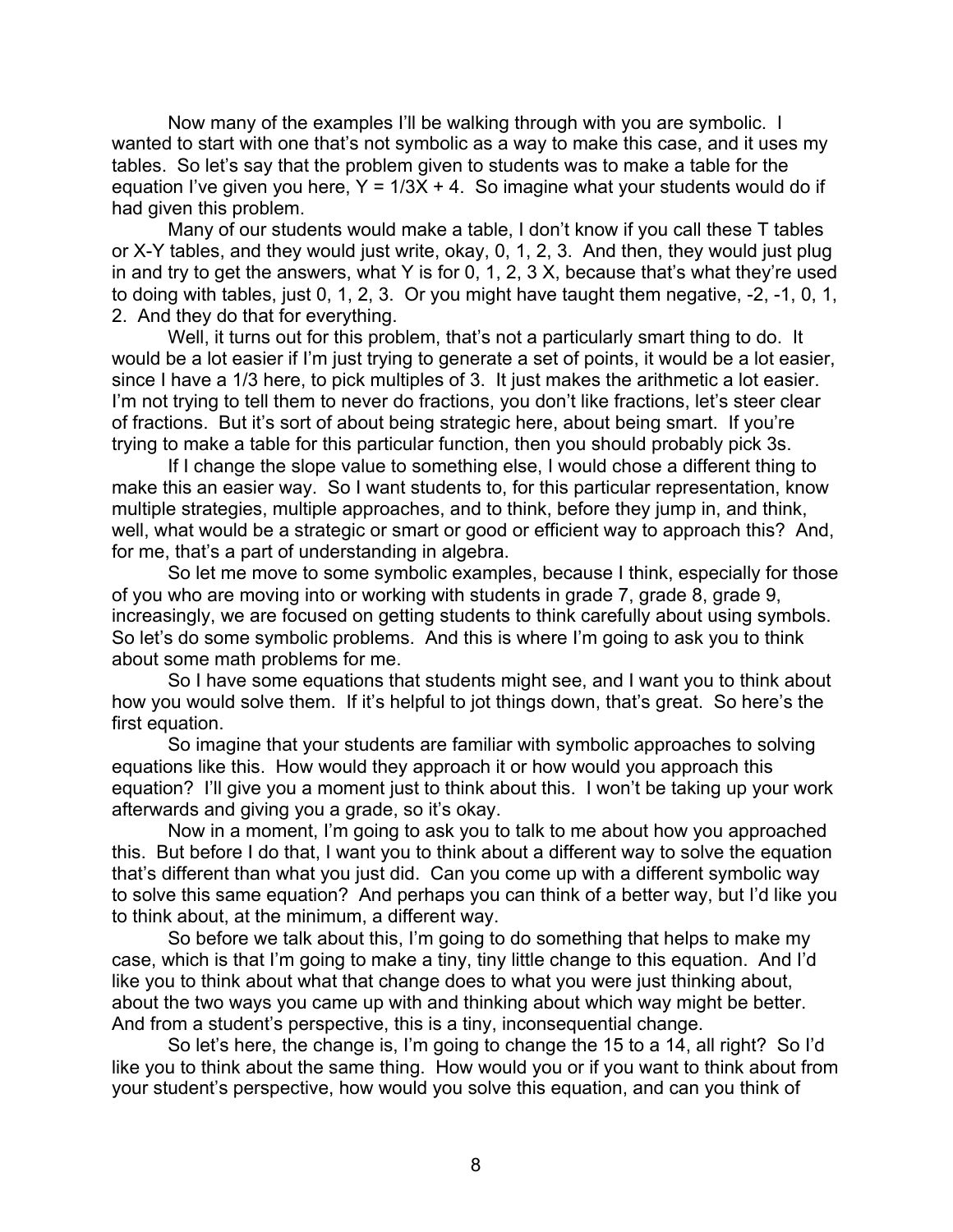another way? I'll give you a moment to think about that. So before I show you my next slide, which is talking about different strategies that we might think about for these problems, I'm interested in your reactions, the strategies you used. So for this first problem,  $3X + 1 = 15$ , how would your students approach that, typically? Yeah?

**WOMAN: (inaudible)** first, and then . . . through all the dot sets too . . . line . . .

**DR. STAR:** Good, good. So they distribute first, and how many of you would agree that that's probably the way your students would approach this? So why do you think that that's the way they all would approach it?

# **WOMAN: (inaudible)**

# **WOMAN: (inaudible)**

**DR. STAR:** So that's how it's taught. Do you feel that you might have a picture in your mind of pages from the text? Certainly, there are texts that teach this as the way, the only way, the best way, let's not talk about any other way to solve this problem, right? But it isn't the only way to solve this problem. So when you were coming up with an alternative way for this one, what was your alternative? Yeah?

**WOMAN:** I teach my kids to undo it . . . there, they're multiplying by three, so you've got to over here. And you're undoing it, you've got to divide by three. And then, you subtract the one.

**DR. STAR:** Good, good. So that's an alternative, right? Whether it's sort of couched as an undoing or whether it's just let's divide by 3 first, sort of as a step then, that's another way to do this. And when I change the 15 to the 14, which, again, is a very minor change that students barely even notice, potentially, when I make that change like that, how did that affect the relationship between these two strategies from the mind of the student? Yes, in the back?

**MAN: (inaudible)** the first . . . maybe that's why the first . . . because it's nice if get things to go in . . . 15 worked out real nice . . . regardless of . . . that's a nice coincidence that . . .

**DR. STAR:** Excellent, excellent, yeah. So we'll definitely want to come back to that in a minute. Yes?

**WOMAN:** Well, some of the students . . . if it just . . . and then, if I turn around and do the undoing, then they go back to the first method again. And then, somehow they understand that better. I don't know if it has to do with the students that I have or whatever, but I have found that to be true, especially with special ed students . . . students. I work . . . so oftentimes, they also . . . because they're like, oh, I did this, you know, myself. And then . . . you know. So then that way . . .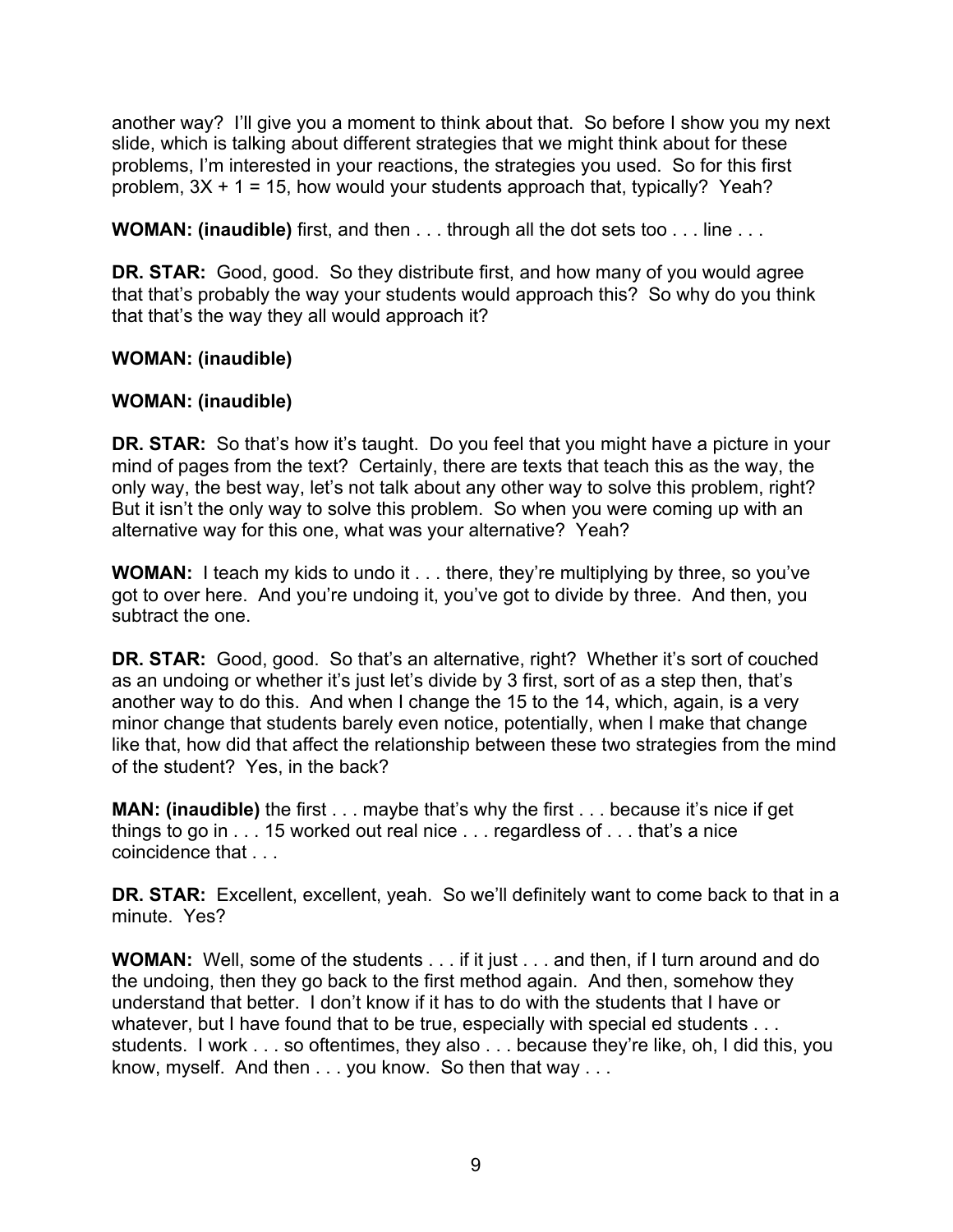**DR. STAR:** I like that. So that really says some of the points we're going to talk about in a moment about knowing multiple ways. But let me just put together what you just said. It relates to what I have here.

So as you said, this is a very common way, many texts teach this as the way, the only way. It's what students sort of jump into and do. But as you pointed out, there is another way. And arguably, for this problem, that second way is better. We could talk about what better means, but, in this case, you could say, well, it has one fewer step. In the discipline of mathematics, we might start using words like elegant, which is a word that mathematicians use a lot. So we might say, it's more elegant. And it's hard to define what elegant is, but maybe elegant is that the solution method is optimally matched to the problem features. That might be one way to think about it. But it's better.

But as you pointed out, the second problem, we did use the first strategy exactly as it was. We could use the second strategy exactly as it was. But I think we can make the case that the first strategy actually is better for the second problem because you're going to have to deal with fractions in this problem, no matter what. But you kind of minimize their use of them, in a way, with the first strategy, and that seems to make it better.

So this is getting in the universe of what I think about with procedural flexibility. And it's worth stepping back for a minute and asking the sort of so what question, because this is where this often comes up. As the gentleman in the back pointed out, the first strategy works for all problems.

So someone might say, well, isn't it better to just only learn that one strategy? It works for all problems. It's sort of a waste of time to learn these other strategies that sometimes work or sometimes helpful, for sometimes not. Because then, you've got to figure that out. You've got to look at the problem and you've got to say, well, of all the different ways I know, which one should I use? Why don't I just teach them the one way that always works, and they'll just know that way and always apply it?

And that's actually what I'm pushing against, that I don't agree with that sentiment. I argue that we want students to know multiple strategies in this representation and the ability to select the most appropriate strategies for a given problem. That's what we just illustrated here.

If they can choose the most appropriate strategy, what that means is that it actually reduces error. This isn't just, oh, I'm going to play this game, and I want to solve it in the fastest way, and that's the game I'm playing. But if they choose wisely and strategically about a strategy, it's going to make it more likely that they're going to get the problem right. And it's also going to allow them to do it quicker, which does play a role. We are interested in them getting accurate, quick solutions for problems, especially in today's world of standardized testing.

Furthermore, and this is what I do research on, one might say, well, okay, I want them to know multiple strategies, but how is that linked to this understanding thing that we're really after? And it is linked. We found this as linked. If you're interested in conceptual understanding, then students who know more than one strategy and can pick and choose, they have greater conceptual understanding than those who don't. They get it.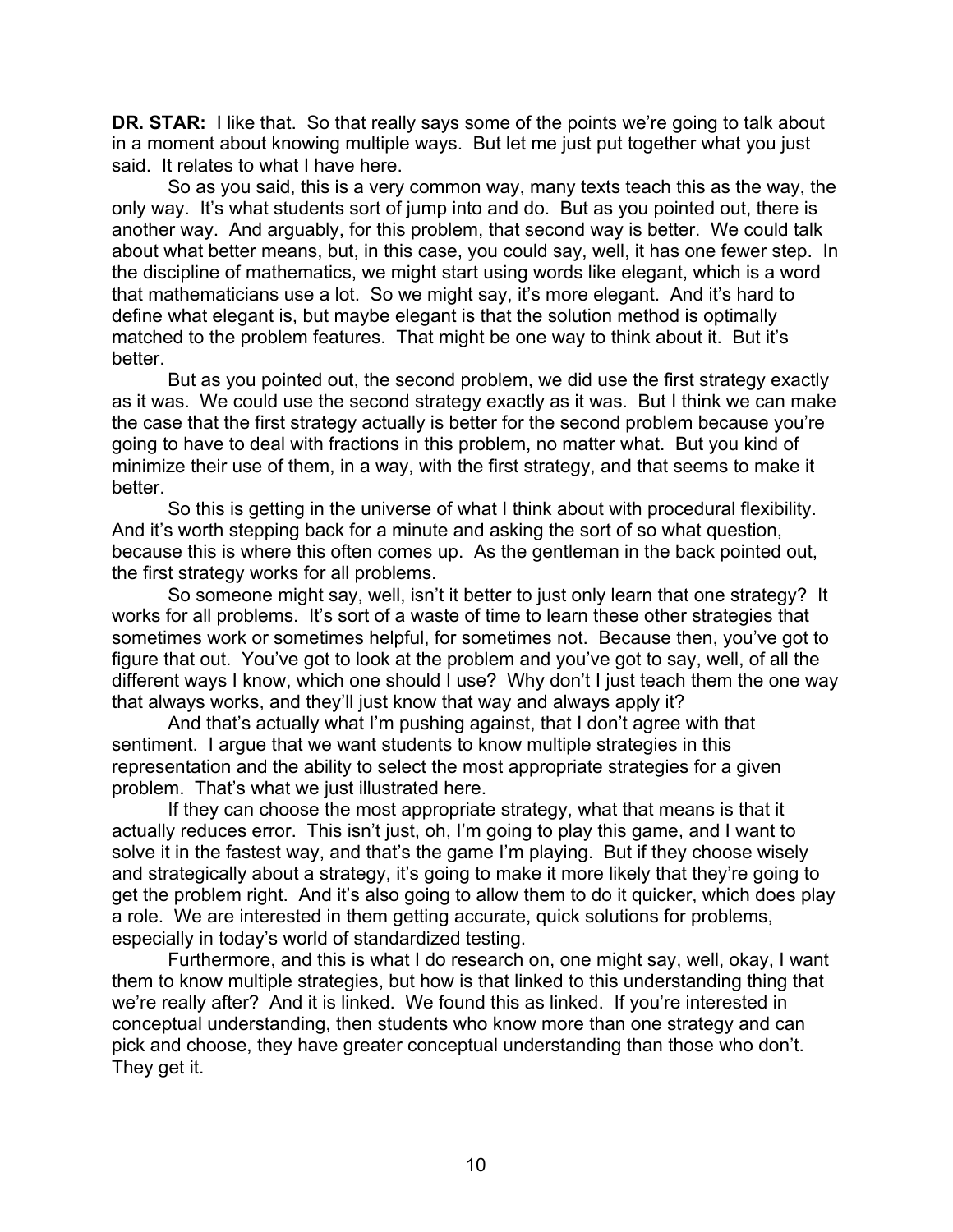And furthermore, well, with respect to the studies that we've conducted on this, the conceptual knowledge that students have in this particular problem domain has to do with equivalence and variables. When students know multiple strategies and can use them, then they actually understand a lot more about the concepts of equivalence and variables than those who just only know that one strategy and always apply it. Yes, question?

**WOMAN: (inaudible)** level, but . . . elementary level math . . . that's exactly what we're doing. We're showing the kids different strategies . . . and then, it's whatever they feel comfortable with to use that strategy. And it's really . . . our math scores have really gone up. They're really doing very well . . .

**DR. STAR:** That's great. Well, I would say that, in some ways, this is true, that there's a, the spirit of this does come from what we've been doing in elementary school, that I would say more typically in elementary school, we've been asking students to come up with multiple strategies for a long time and with great success. And at the secondary level, we've been resistant to doing so for, I think, interesting reasons that I think a lot about.

Let me put out what I think is an important difference between what you often would see how this is done in elementary versus in secondary that I think we'll come back to in a little bit. But in many cases that I've seen in elementary school when teachers are getting students to think about more than one strategy, then the endpoint might be that the student is going to look at the multiple strategies and see which one makes the most sense to him or her. And then, that's the one they're going to use.

So I'm going to sort of show them lots of different ways or they're going to show each other lots of different ways. And at the end, I want them to kind of latch onto one, and that's the one they're going to use.

And I think I'm putting out a different kind of vision, which I think is a little more relevant to middle, secondary school, which is that I'm going to put multiple ways out there for everybody, and I actually want them to know them all. I don't want them just to pick the one that makes the most sense to them, and always use it, and never deviate, because I don't think that's much different from what we do now, which is, we tell them the way that they should know. I want them to actually know lots of different ways, and to pick and choose which way is most important.

So, for me, it's about showing them lots of ways, and they need to take away lots of ways. It's not about showing them lots of ways and them taking away one way or the way they most prefer. And I'm not saying that's what you do in your elementary curriculum because there's a lot of variation in that, but I think, stereotypically, that's a difference that I try to key on in elementary versus secondary.

**WOMAN:** As they hit 12, there will be math problems, and it's tough not to go do it one way. And they say, well, it will be easier if I, you know, add up . . . and it's nice to see that they do have these options . . . math problem, it's whatever is starting to make . . .

**DR. STAR:** That's right.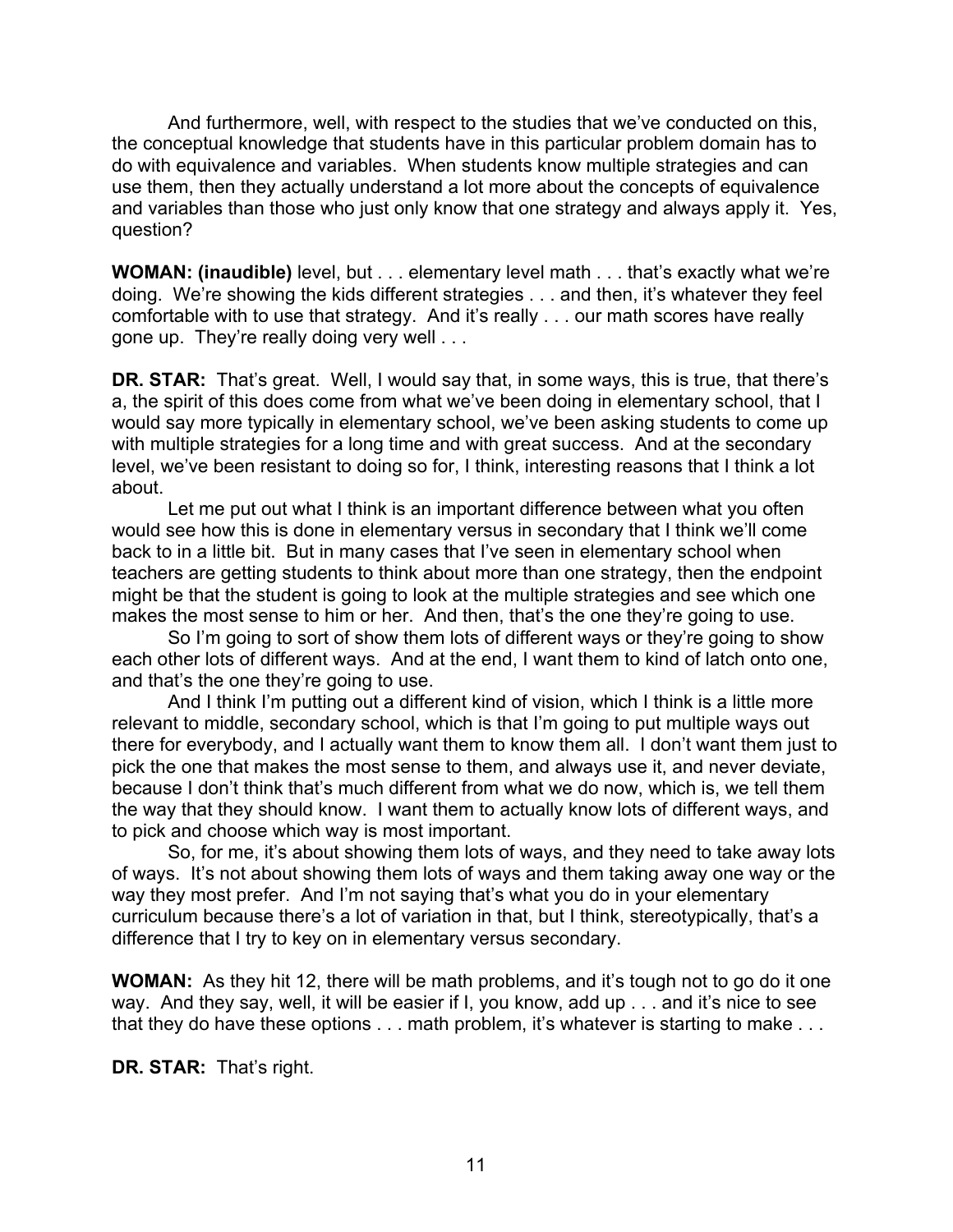### **WOMAN: (inaudible)**

**DR. STAR:** That's right. So it might not always be that the, their criteria for choosing might not always be exactly the same as my criteria for choosing, but at least they're having that conversation. They're saying, I know several ways I could do this. I'm going to think for a moment, before I start, about what's the best way to do it for this problem. And that's the thinking that I think we're after. For me, that's an indication that they're flexible. They're trying to show flexibility. Yes?

**WOMAN:** I just wanted to make a comment. I'm the math person . . . and I just wanted to say like I would . . . but I think it's important to understand that there's multiple strategies . . . when you go to other disciplines. Because, you know, of course, that's a symbol-kind of thing. And, of course, letters are symbols that represent words. So knowing multiple strategies can help you in other disciplines.

Okay, like how do . . . you don't always have to use the way you're always taught. So I think it's important how, like, okay, using algebra, people say, how do you use it in everyday life? Well, it doesn't just apply to mathematics. We use those types of strategies in other disciplines.

**DR. STAR:** That's a nice point. So in some ways, this is sort of a mindset that we're trying to get students to have about what it means to learn math that is a similar mindset to what's applicable in other disciplines, that I, thinking about the strategies for solving problems, and it's not always, my teacher is not always primarily, solely, exclusively interested in the right answer.

The teacher is also interested in how I did it, and I may have to explain and justify how I did it, because that is an indication of my thinking. And they're evaluating my thinking, not just if I got the right answer. And that's sort of where we're heading here. It's about a way of thinking differently about math, that it's about how I do it, and being accountable for my decisions and my choices in strategies.

So let me do another example here. I think when I'm speaking to some audiences, particularly if I am in a room of high school teachers or mathematicians, this particular example falls flat for some of them because they think, well, that difference between the first and the second strategy, well, that is so minor. That is so tiny. It doesn't really matter. Even if they get their head in the minds of their algebra students, they would say, well, that's such a minor savings, if you will, to do it that other way that is it even worth knowing that? So let me come up with a different problem that I think is a better indication of what I'm after here.

So here's another problem I'd like you to think about. This is your garden variety proportion problem, solve for X. Now I'm going to play a similar game to what I did with you last time, which is, I'm going to make a seemingly minor, inconsequential change to this problem, and I'd like you to think, again, how you would solve it.

And so, the change I'm going to make is, I'm going to change the 7 that's under the 16 to an 8. So otherwise, it's exactly the same problem. I just changed the 7 to an 8. I'd like you to think about how you would solve it. So I'm interested in how you think your students would approach either of these two problems or how your text teaches students to approach problems like this. Yes?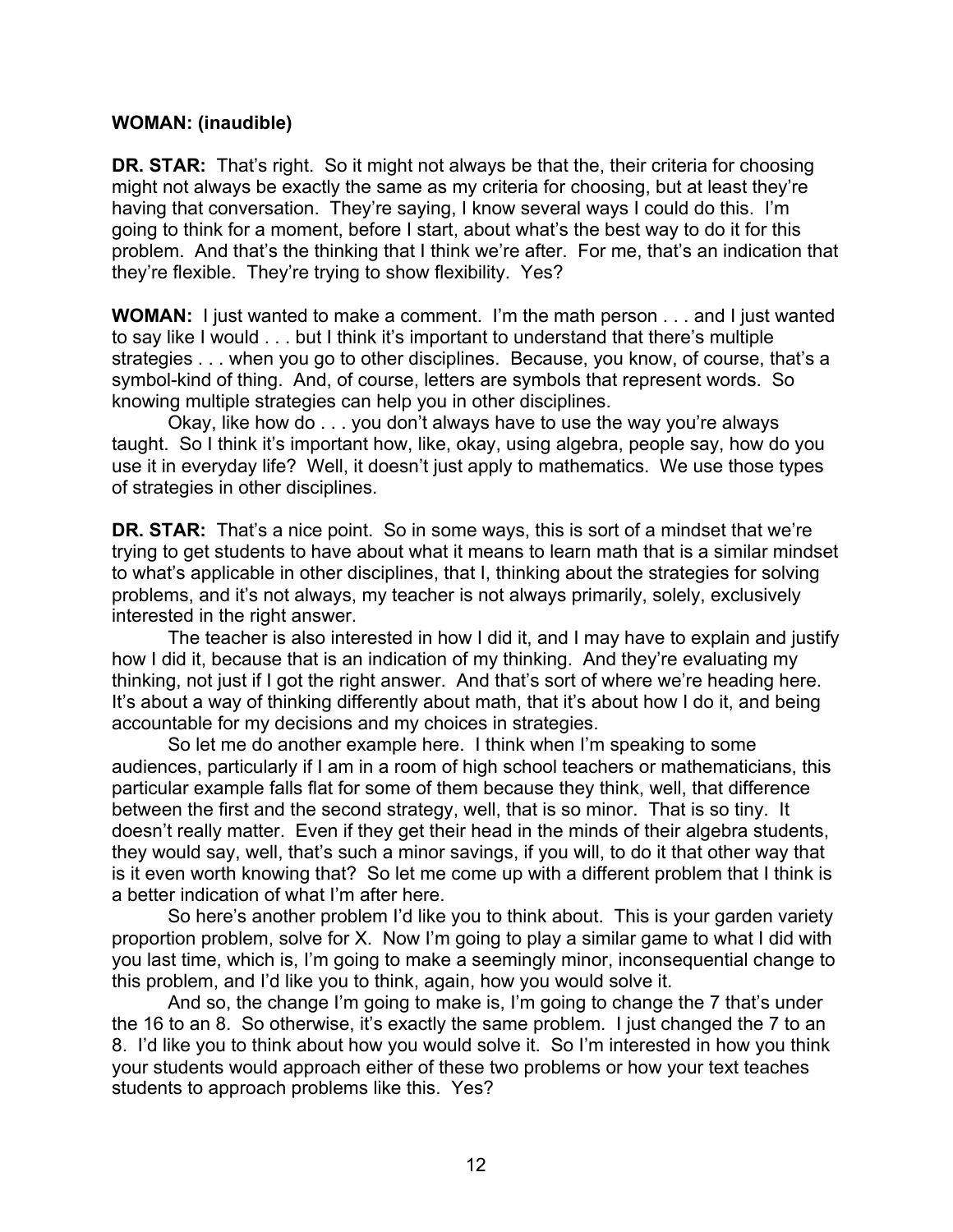**WOMAN:** My students . . . would take the first problem and say, it is 32 . . . 7 x 14 . . . 32. The second one, they wouldn't, some of them might come up with 56 and then say, oh, 4 times that is . . . times 7. But I think cross-multiplications . . . students with . . .

**DR. STAR:** Good, good. So you can let me know if you agree or disagree, but I think that cross-multiplication, as she pointed out, is a very common way that students are taught to solve problems like this. In many texts, it might be the way, the only way, the way that is taught. Some people have concerns about cross-multiplication because they feel like it doesn't encompass understanding what you're doing. You're just sort of going through some steps, and it's sort of separated from those.

And yet, this is how we teach students, to teach problems like this. But as you heard in the response here, it's not the only way to solve problems like this, and there might be other ways to think about problems, given their particular arrangement here.

So the reason I think this is important is, if you think about the problem, as you mentioned, cross-multiplication is a common strategy here. So if students are doing cross-multiplication on this problem, they would just say, 7X is, and then, they would sort of say, 14 times 16, uh, let me get at my calculator. So it's a total bump in the road, right there, with cross multiplication, right? They're sort of stuck, and they've got to figure out, you know, I need some help figuring out what 14 times 16 is.

There's another strategy here, which the lingo for people like me is, this is called the equivalent fraction strategy. And so, what we would say is, okay, as you said, 7 times 2 is 14, so 16 x 2 is 32. That is so much easier. It's faster, they're less likely to make a mistake.

So with the second example, I just changed the 7 to the 8. And by making that small, small change, then cross-multiplication, sure, it works exactly the same, right? I say, 8X is, and if I hadn't done 14 and 16 before, I would have the same problem. The 14 and 16, what? What's that? Let me get at my calculator. Let me calculate that. It's a place where students get stuck, it's a place where error comes in.

Because of the particular arrangement of numbers in this problem, there's another strategy which we might call the unit rate strategy. And that's where you say, well, 8 times 2 is 16, so 14 times 2 is 28. That is so much easier. It's faster, it's less likely for them to make mistakes.

So the real hard part here is that students need to know all three of those strategies that I just showed you, and then, they need to look at the problem features to figure out what strategy is the one they should invest in for that particular problem. So for the first problem, maybe we could hope that they look at it and they say, well, I know cross-multiplication. But, you know, equivalent fractions is going to be better here.

For the second problem, they would say, well, equivalent fractions doesn't do much for me here or that's going to be hard. I'm going to use unit rate. That seems to be the easiest. So that's the thinking that we want here. That's hard, but that's what flexibility is about. So what I've been talking about here is this, oh, yes, question?

**WOMAN:** Not the strategy that our book shows us . . . because the 7 was there, and . . .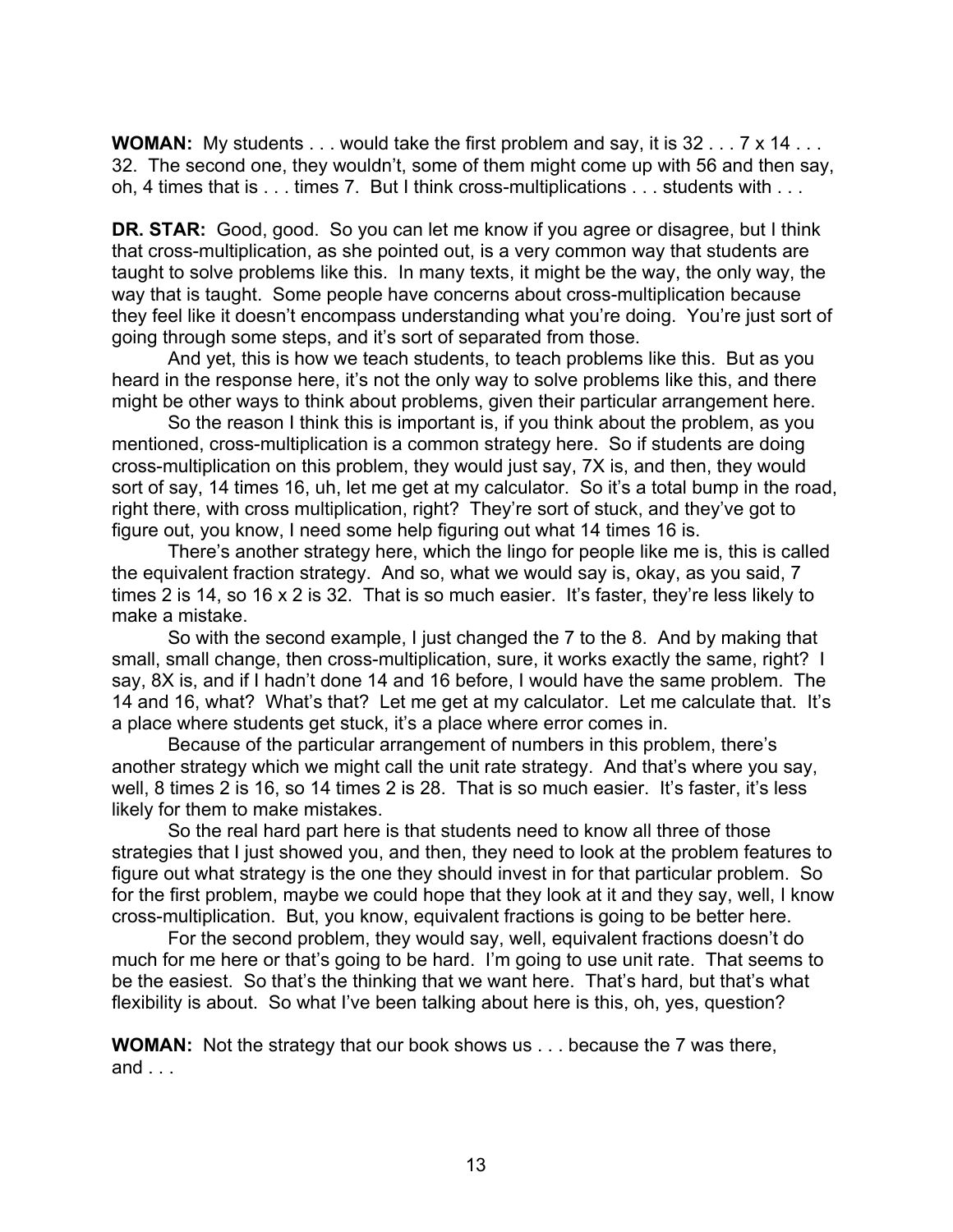**DR. STAR:** That's nice. That's a great one too.

**MAN: (inaudible)** 16 . . .

**DR. STAR:** To . . .

**MAN: (inaudible)** over one. And then . . .

**WOMAN:** Yes.

**DR. STAR:** That's nice. So what I find interesting when I talk about this with folks in the math world is that this construct of flexibility that I talk about, pretty much, we all have it. We got it. You know, you can tell me all the cool, different ways, and it's not because, I find that math teachers are really good at telling me wacky strategies that students use because we've seen them. You're not going to believe what my kids did on this problem, in sort of a bad way. So we have a knowledge of wacky strategies, but we also have this deep knowledge of efficient, clever strategies for all these problems like this.

And as I'll talk about in a minute, we may have this desire to communicate that to students, but I'm not sure we're doing it in the best possible way. So that's what the remainder of the talk is really about is, instructionally, if this is a goal, how can we do it, so that students will have this knowledge about multiple strategies? I saw another hand. Yes?

**WOMAN: (inaudible)** for our kids is that they've been shown . . . so for that second one, my kids know that, you know, fractions can . . . division . . . so they would say . . . I need to reduce it now to two. So what's 14 . . . equivalent? But they're doing . . . was saying, her doing . . . but hopefully, when they get to the high schools in our district are already . . .

**DR. STAR:** That's nice. So it's another point worth taking, for those of you who work in middle and high schools, is that these sorts of things, the nuggets of these sentiments, are happening in many elementary schools, and I'm not sure we're making use of them as much as we can in the high school. So just, yeah, Jess, go ahead. Sorry.

**JESS:** So when you're teaching all these strategies to my kids, does it work to have names for each strategy, so that the students can identify those? And, if so, like is there a source where it's common names for . . . out there, and like people have access to it?

**DR. STAR:** That's a great question, and it does relate to some of the things I'll talk about in a minute, but let me give you a brief answer now, which is that, I would say the answer is, yes, it's important to have a name. But I don't think it's critical, for the most part, to have a standardized mathematically agreed upon name. And this is another place where we look to what's happening in elementary school.

In many elementary school classrooms, we might do a problem. And Susie, over there in the corner, it's her turn to share her strategy. And she goes to the board and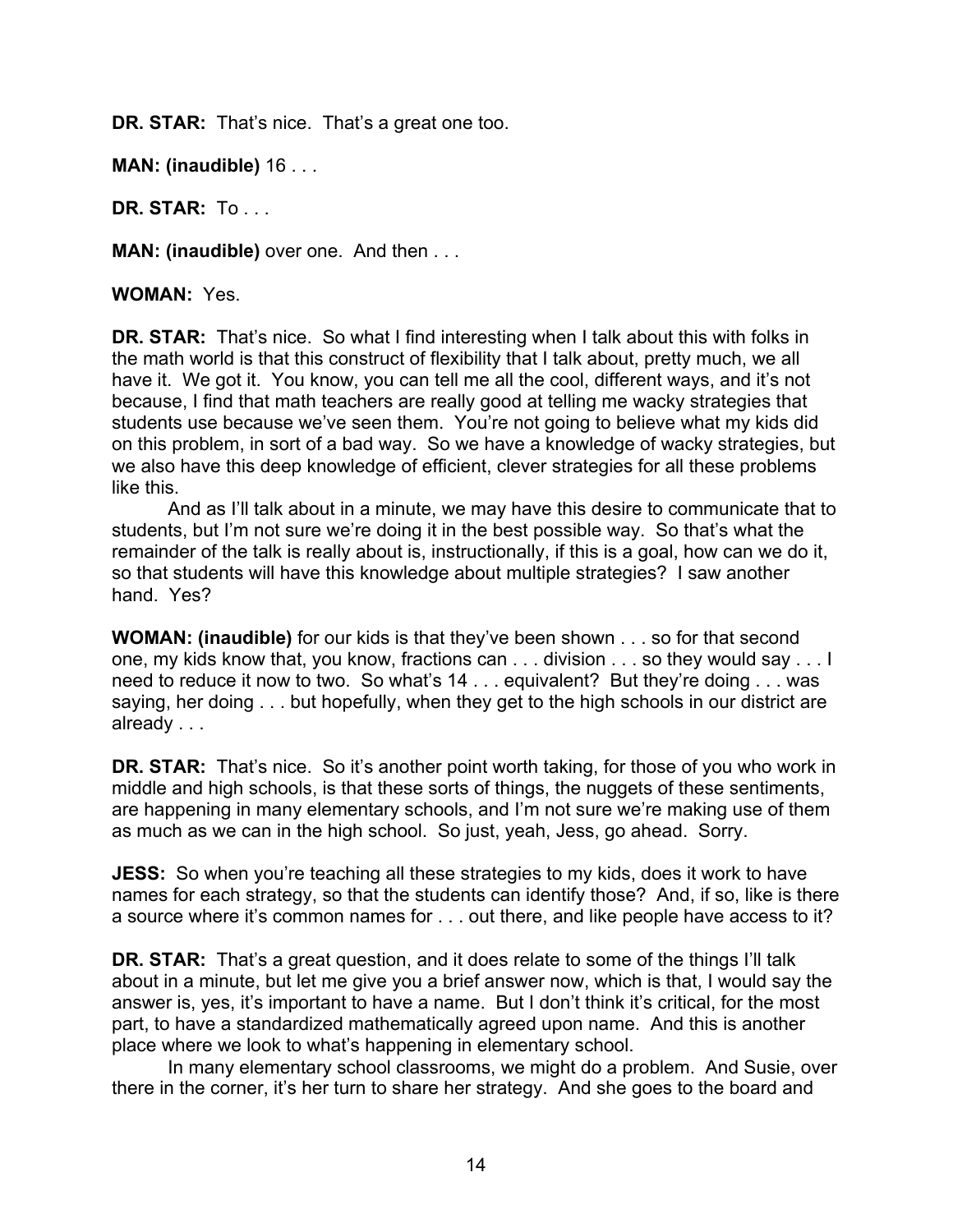she does it this way, that I, as a teacher, look at and I like. And I say, let's call that Susie's strategy. And we may refer to that as Susie's strategy for the next month. It may be called Susie's strategy.

Now there may be a point later on where we either give it a formal name or we just stop calling it Susie's strategy, but all we need is a way to talk about it. This is about getting kids to talk about the strategies, so that they can compare and contrast them. So they need a way to refer to it that we all are on the same page on. And if it's Susie's strategy or if it's equivalent fraction strategy, initially, it really doesn't matter. It's just, it needs a label, so we can refer to it as an object. We can talk about it. We could say, remember Susie's strategy? Would it be useful here? And this is going to come up in the way I'll talk about the instructional interventions in a minute in a big way.

So just to step back for a moment, the universe I've been trying to create here is, we were talking about understanding in algebra. I talked about between representations, which means, you're trying to connect graphs, and tables, and symbols, and that's really important. But I've been talking about, within representational fluency, as where procedural flexibility lies. Within representational fluencies is where we want students to know multiple examples, multiple strategies to approach a class of problems, and then, to choose the most appropriate strategy for a given problem, where appropriate can mean lots of different things here.

This moves students beyond, in my opinion, rote application of a single strategy or single procedure to more flexible use of multiple strategies, which I think is a very important outcome, especially in algebra. And this is what I call procedural flexibility.

So let's say that, okay, Jon, I'm with you. This is a good thing to do. How do you do this or how can we develop this in our students? Well, that's a hard question. And yet, if I were, you know, king of the world here and trying to think of a good answer to that question, what I would want to is think about ways that teachers could do this in their class that are easy for them to do and have a big impact on their students' learning.

A lot of the things that we, on this side, ask teachers to do are really hard to do. And they have to spend months learning how to do them, and it's really tough. And then, the next year, we ask them to do something completely different. And it's not clear that they really have a big impact anyway, even if the teacher invests in them. It's a challenge.

So in my work, what I try to do is come up with things that I think are easy for teachers to do, but I think have a big impact on their students, and that's what I'm going to talk to you about. What kinds of small changes in teachers' practice appear to have a significant impact on students' flexibility, particularly in algebra? And the key thing that underlies all the interventions that I'm going to talk about, all the little things I'll talk about, it's comparison. And they all draw on the benefits of comparison.

So comparison is how we learn. It's a fundamental learning mechanism. We learn by comparing things, as I'll illustrate in a few minutes. If you look to the research world, there's a lot of research evidence that supports the power of comparison from psychology, from cognitive science. When we compare things, as you'll see in a moment, it helps focus our attention on critical features of what we're trying to learn. So I'm going to take you through an example now to try to illustrate this, and I'm going to choose an example that's not in mathematics to try to make this point.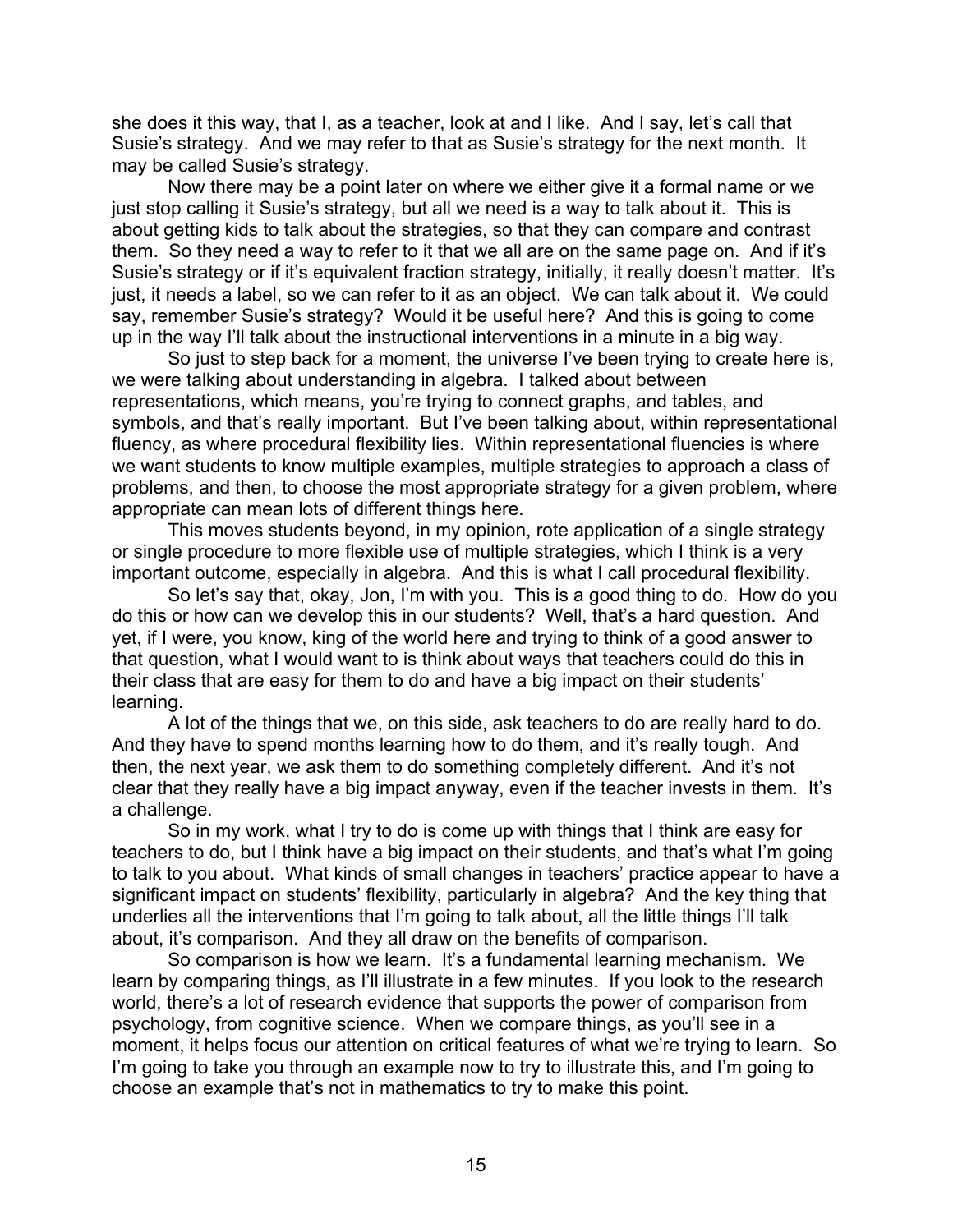So the holiday season is over, but likely you were in a situation, not too long ago, where you were buying something online. And so, let's imagine that I am trying to buy a camera online at Best Buy. Are they still in business in this, yeah.

## **WOMAN: (inaudible)**

**DR. STAR:** It's not doing so well. So let's think about how I decide what camera to buy and how comparison helps this process. And just for the sake of argument, I'm going to simplify the universe slightly. If you ever try to do this, you'll see there's hundreds of cameras to choose from, so it's a really daunting task. I'm going to simplify the universe slightly by saying that I'm going to start with a price, I'm going to pick two cameras at that price that both seem to look okay, and I'm going to think with you about how I might decide which of those two cameras I should buy.

So let's say I'm looking at, and these are cameras that are probably not still sold a year or two ago. So this is the SD30 that's \$300, and the SD1000 which is also \$300. So how do I decide which camera to buy?

So one way that I would do this is, I would just do my homework. I would do some research on the website, right? So I would say, okay, let's look at the SD30. So let's do that. So here is the website for the SD30, and I'm going to just do my homework here. I'm going to read all about it to figure this out. Okay. And I should say, by starting off, that I really know nothing about cameras.

So, okay, it's five megapixels. I'm not sure what that means, but I'm going to try to remember that. It's five megapixels. Okay, let's go down here. It's got a lot of features. It's got automatic noise reduction. Hmm, that sounds good. All right, let's keep going. Okay, this seems helpful. Look at this. There's a list of features. I think this is going to help me.

So I know that you can't read this super clear from the back, but it's a list of features. Let's see. I see that, okay, there's my five megapixels. There's a difference between effective and total. I'm not sure what that is. It has a digital zoom of 4X. Okay, I think that's good. It has a burst mode. I don't know what that is, but, okay, it has a burst mode. And it has audio, it's got two video outputs, okay. So I just did a lot of, sort of looking at this particular camera. Great.

So then, I would say, okay, let me look at the other camera and see if I can see if that one might be better. So here's the other camera. It's got 7.1 megapixels. That's more, because I remember the other one was 5. So that's more, okay. So that seems to be a good thing. All right. It's a lot of things here. This records QVGA video clips. Now I don't know if that's good or not, but I don't remember if the other one did or not.

Okay, so here's my list of product details. This one is sleek and slim, that's a good thing. And this also has a burst mode, I see, which I'm sort of drawn to, just because of the name there, burst mode. I don't know what that is, but that sounds kind of interesting. So it's a long list of features that I can look at.

And I would say, after looking at this list of features, I have no clue which camera I should buy. Now, why? What I just did, I call that sequential viewing. So what I've tried to illustrate there is it is really hard to remember information about the SD30 when looking at the SD1000 and vice versa. It's just hard to remember. There's too much.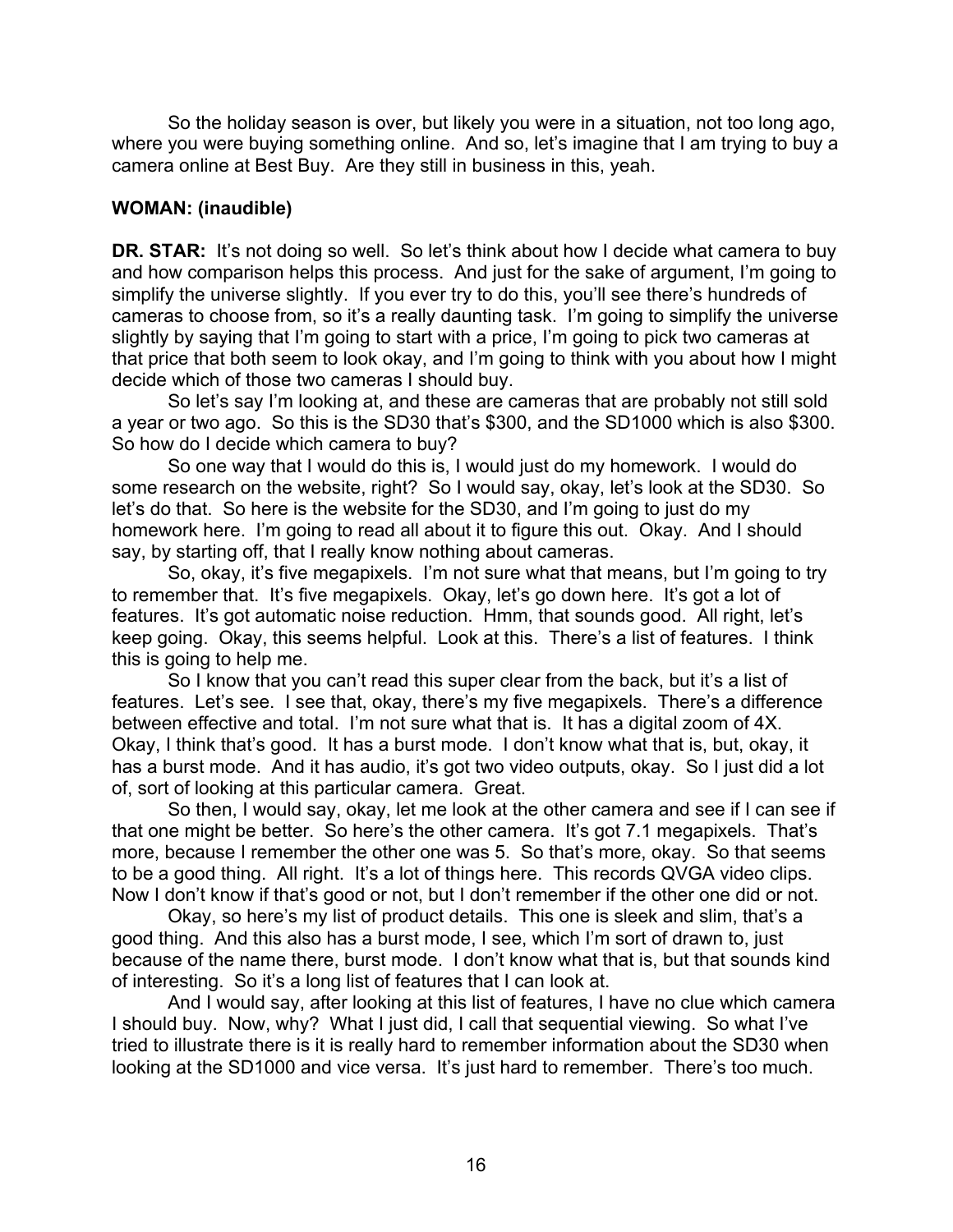And even more importantly, it's hard to know which features the cameras are similar on and which they're different on. That's really what I should be paying attention to, if I'm going to make a decision, how are they similar, how are they different? As a result, if I'm making a decision like this, I am just as likely to be influenced b superficial features, like shape and color or burst mode because it sounds cool, than by substantive features that really matter for this choice.

The answer to how to do this better is to compare. And even without reading my research on this, Best Buy knew to put this in their website to allow you to compare. They have a way, and lots of websites do, where you can put things side by side and compare them. So here are the two cameras, side by side. So I can just look down, and I can see the two megapixels difference, right there. I can see that digital zoom, hmm, they're the same. It both says 4X digital zoom. So I can forget about that. It doesn't matter.

Okay, burst mode. Hey, they're both the same in burst mode. I can forget about that. It doesn't matter. So I can look down and say, okay, they look to have, let's find a place where they're different. Okay, oh, camera dock included, camera dock not included. I can see a place where they're different, and then I can say, is that difference important to me or not? So by comparing, it makes it easier for me to see the features where these cameras are the same and different. And I would argue that this exact same benefit of comparison applies to the way students learn math.

If we ask students to compare, it helps them see the similarities and differences between problems, representations, and strategies. That allows them to see how and why a strategy works for a given problem, as I'll show you in a minute, and it helps them see how and why a representation is particularly useful for answering a certain kind of questions. Furthermore, they see why some strategies are better than others on some problems, which is what we're after when we think about procedural flexibility.

So I want to illustrate these by talking about three little things that we found in our research that teachers can do that do really help, that draw on comparison, and that are especially useful at promoting procedural flexibility. And I'm going to just list them, right now, and then, I'll go through each one in a little more depth.

So the three little things are alter instructional presentation of problems and strategies, so that comparison can occur, engage students in conversations focused on comparison, and provide opportunities for students to generate multiple approaches, so that comparison can occur. So let me talk about these three individually.

So the first we found is among the most powerful, and it's really easy to do. It's that instructional presentation, when we present things to students, it should provide opportunities for them to see multiple problems and strategies at the same time, rather than sequentially.

So what that looks like is that we could present them multiple examples at the same time on the same page, for example, or we could present them examples that are on separate pages. And we found that the one on the left is much better. Now the hand motions for this are this versus this. So this is what we're after here. I'll show you what this looks like.

Now this can take several formats. We can display the same problem solved two different ways, side by side. We call this, in our research, compare strategies. We can display two different problems solved the same way, side by side. We call this compare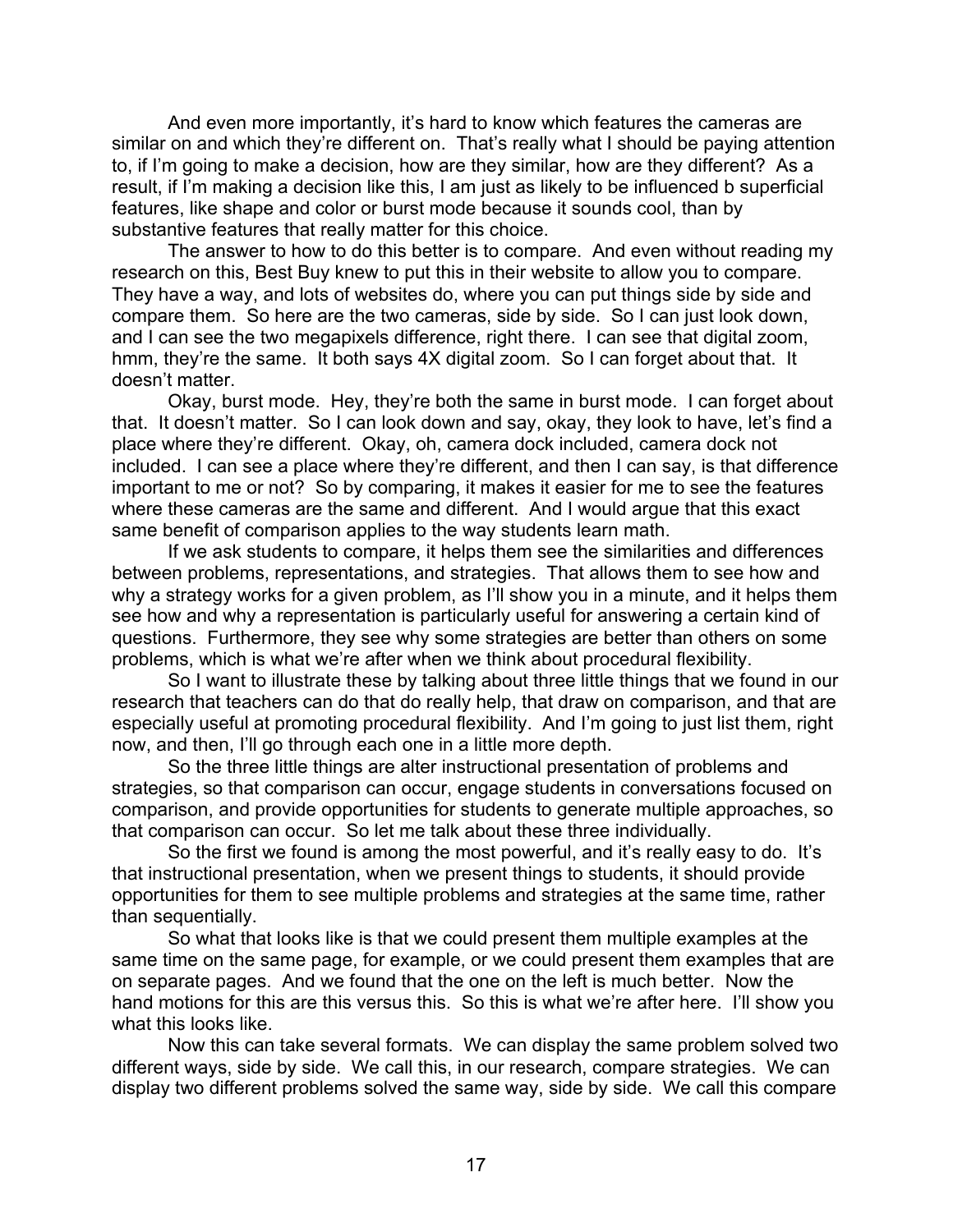problem types. Both of these ways of presenting problems are better for student learning than sequential presentation.

So what does this look like? Stereotypically, if I walk into a math classroom, present company excluded, what I would probably see is the teacher would show students an example. So, hi, class. Let me show you about this problem. I want you to think about how to solve it. So here, I'm doing it on the board. Here's the problem. This is the one you solved, by the way.

So here's the problem, I solved it. I might get students to ask me questions. I might have them come to the board. I'd do this. So I say, any questions? Everyone all set with this problem? All right. So what do I do next? I erase the board, right? So I say, here's another problem. Let's think about this one. That's the second problem you solved.

Note that it's the same problem, all right? We knew that because we did this a few minutes ago. But it's really hard to compare this to, the students likely have no idea that this is the same problem. It's hard to compare the two strategies here when I present them this way, and that's what I started to illustrate in the camera example.

Alternatively, if I present them together, like that, like you saw, they're both on the board at the same time, we can compare them much easier. I can say, hey, they're the same problem, but you solved it different ways, and one way looks shorter than the other way. I wonder why?

In particular, when we've done this in our research, we've found that students, when you put them side by side, start to see that that step there, where I divide to both sides, is mathematically the same as that step. Mathematically, they are the same thing. But when you do it on the problem on the right, it really helps you solve that problem in a different way and a faster way, a better way. It's the same step, you just are using it in a little different way in a different problem. And that's what we want them to see.

And furthermore, in our research, when students were given these things side by side versus sequential, they were more likely to adopt that more innovative strategy when we gave it to them, just solve this problem later on. They were more likely to use the strategy.

So this is the first instructional recommendation that our research has found is powerful is, just putting things side by side and giving students the opportunity to compare. And in a little bit, I'll show you what this looks like in the materials we've developed.

With all of these recommendations that we found are effective, I'm going to offer some cautions about their use, however, because all of these things, just like anything else we're doing, it has the potential to go awry. So I want to put some cautionary note on it. The caution with this particular one is that the things that you're comparing side by side, they need to differ on some important dimensions, but not be completely different. You have to manage the degree of difference. And how the examples differ needs to be important and relevant to the problem-solving process.

So just to illustrate these, if I were in my Best Buy example, and I put a camera side by side with a stereo, that really wouldn't help too much, because they're different on every dimension. So just putting them side by side doesn't help. They're too different. I have to manage the degree of difference, so that they're similar enough, but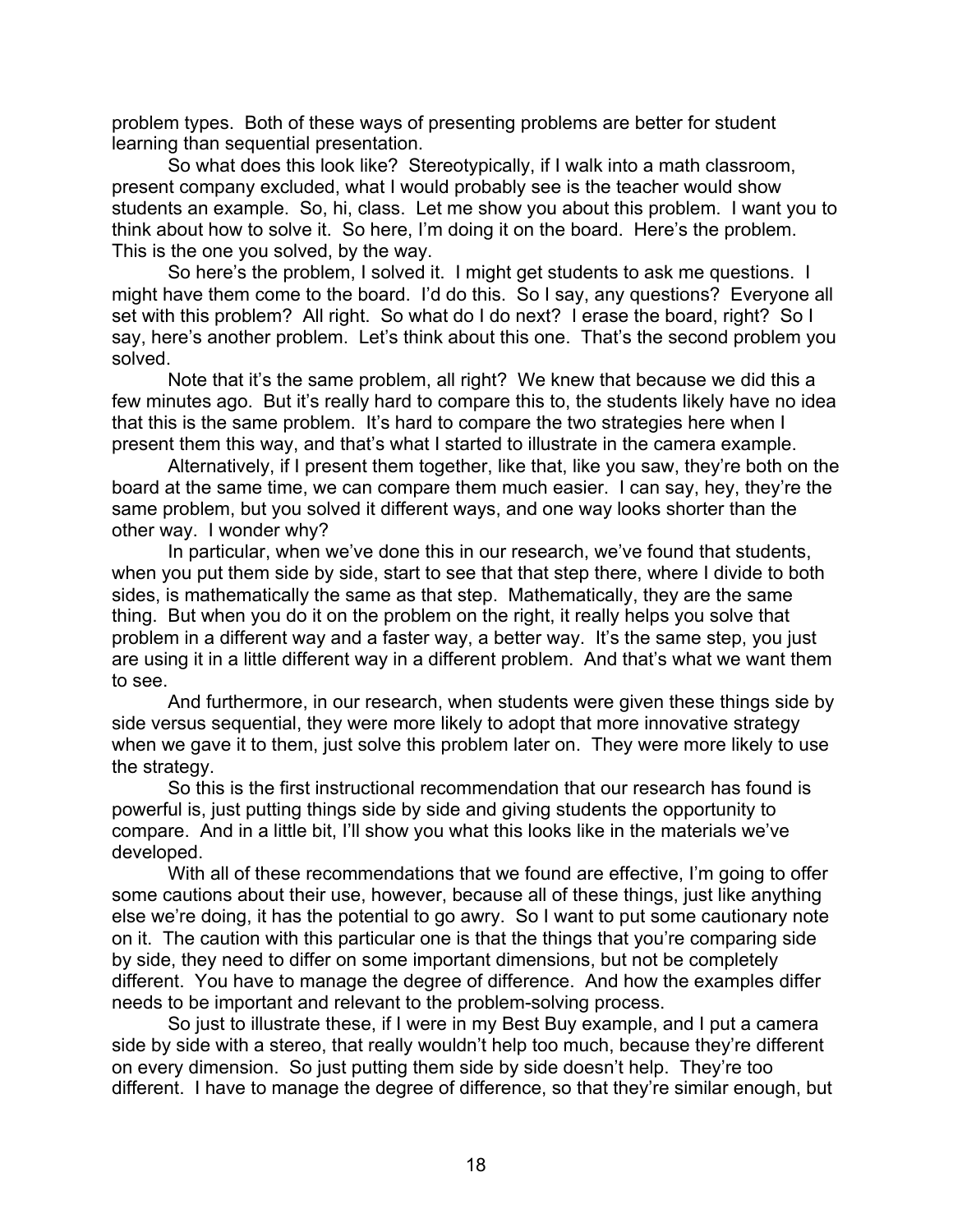somewhat different, and the thing that they're different on is what I want students to notice, because that's its power.

Furthermore, if I were doing my equation solving example that you saw, and I put two problems side by side, and one of them I wrote in blue marker and one I wrote in red marker, but otherwise they were the same, I can guarantee you that students would be more likely to notice that difference, if they're like this, than they're like this, but so what? So the thing that we have to, in this recommendation, it's about carefully deciding what you want the difference that's noticed to be and select problems that the comparison highlights that difference for.

So the second and related instructional intervention that we found to be effective has to do with what we call comparison conversations. We haven't found evidence, although we haven't looked for this, specifically, that merely putting things side by side versus sequential, and having nobody talking about anything, helps all by itself. But rather, we found that, if you combine this with providing students opportunities to compare and evaluate different strategies, that's where the benefit comes in. So it's putting things side by side and giving students an opportunity to process that, and talk about it, and have a comparison conversation.

I'll talk about two different types of conversations that we found to be useful here. One has to do with similarities and differences, and one has to do with evaluation of strategies.

Similarities and differences, when I put things side by side, I'm going to be asking students questions like this. How are these strategies similar? How are they different? How are these strategies related to other strategies you've used before? That's about similarities and differences.

I could ask the same questions about the problems. I could say, how are these problems similar? How are these problems different? How are these problems related to other problems you've seen before? But it's about getting them to think about what's similar and what's different about the things that I'm comparing. Because I've chosen the example so that what's similar and what's different is important, and I want them to see if they can notice it.

For evaluation, I'm going to be asking questions like, which strategy is better for this problem and why? Why is this strategy the most effective or the most efficient or the most elegant or the best for use on this problem? And you can start to see why this is where it's useful to have a name for the strategy, so you're not saying this strategy, that strategy. It's why is the equivalent fraction strategy better for the problem on the left?

And this is a question that I really like that's a hard question, but if they can answer this question, they got it. On what kinds of problems is this strategy most effective or most elegant or best? That's a great question.

If you think to our proportion example, if the student says, well, if I can see that the ratio on the right, if I can see that there's one number evenly divides the other number, then I kind of think that strategy that does unit rate is going to be the best. But if I can see that the denominators are actually multiples of each other, then I think that the equivalent fractions is going to be the best. If they can tell you that, they got it. So that's a great question for trying to see if they see which problems, the link between problems and strategies that's most effective. Yes?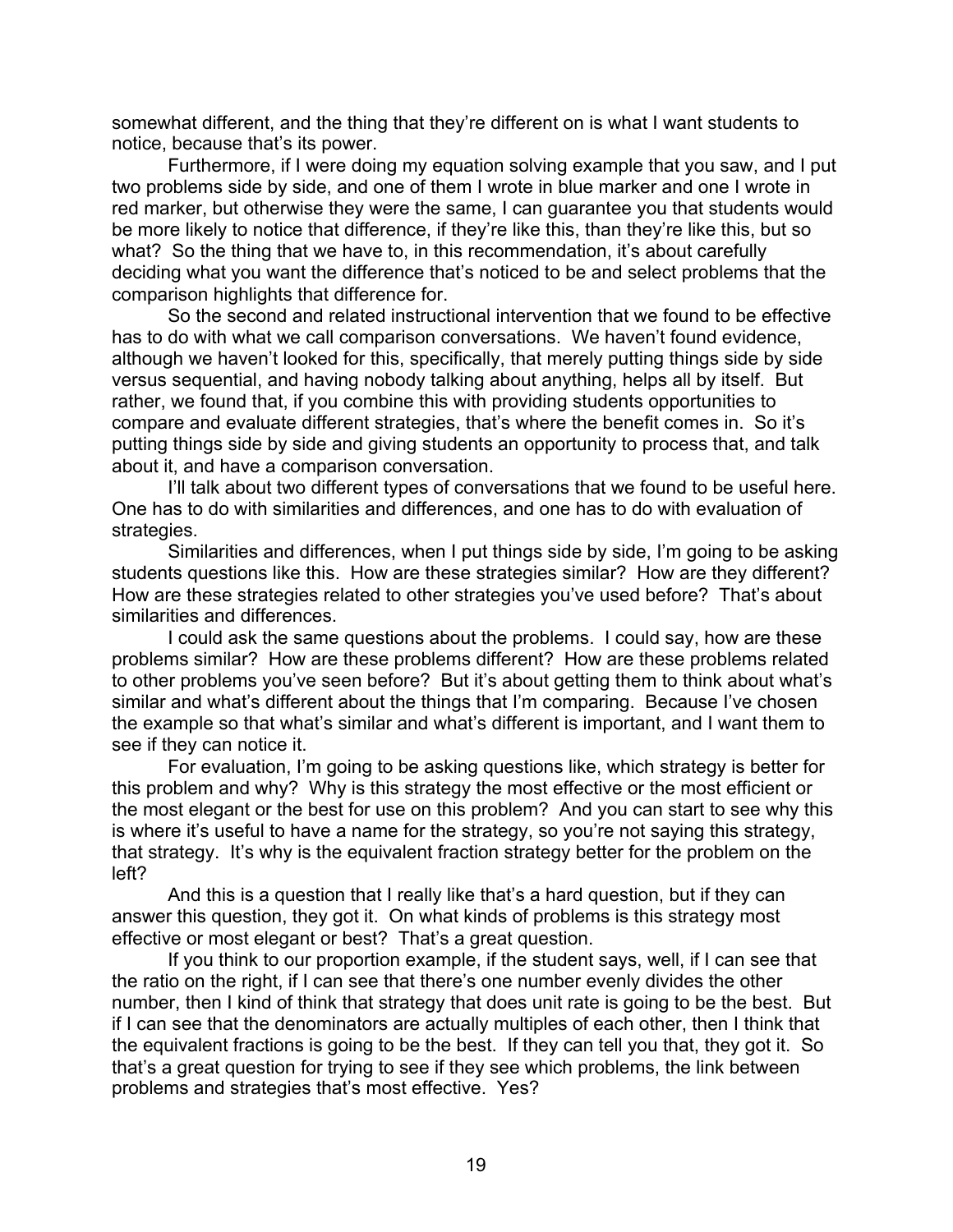**MAN: (inaudible)** of when . . . first represent . . . seems to be . . . the first step is to decide . . . quantities . . . have differently worded problems and then show how they compare them, you know . . . and then . . . to solve those problems . . . but that seems to be, once you get . . . getting to that part, representing the . . .

**DR. STAR:** That's right.

**MAN: (inaudible)** that flexibility . . . is also important . . .

**DR. STAR:** That's a great point. So I agree that that step of, some people call it translating or representing the word problem as given into something that you can then work with, is a very difficult step for students, and that there are often many ways to do so. And I think comparison might be useful in illustrating different approaches.

I would say, we haven't looked at that particular use of comparison for a couple of reasons. One is that we've been careful to try to manipulate the degree of difference, as I talked about earlier, so that the thing we're comparing is not too different. And sometimes when students are approaching the translation of a word problem in very, very different ways, then it's harder to see how comparing them would, how you'd see similarities and differences because they're so different. That's the first thing.

And I guess the second challenge that is worth thinking about for using comparison in that setting is that in our problems, we try to make it so that there's, essentially, there's a message that one takes away from the things you're comparing. So in the examples that I've given you, the message is about this strategy is easier for this kind of problem. So there's often kind of an easier/best-kind of message. It's not the only message one could take away.

And I think for some word problem translations, you can't really make that claim. It's hard to say, well, this way is probably easier or better. Either is okay. And so, I think it's worth thinking about how you can make use of comparison for that, but I would leave those caveats on the table as challenges.

So that relates to kind of the cautionary notes about this recommendation. So we're talking about comparison conversations, getting students to compare and contrast strategies and problems, and talk about similarities and differences. So the cautions with that are, I caution you from doing this in a way that leads to what I call serial sharing.

So serial sharing, stereotypically, is when I might say, okay, you know, we're working on this problem. Johnny, how did you solve it? How did you approach it? And Johnny tells me his way. Great, Johnny. Excellent. Susie, how did you do it? Susie talks for a while. Great, Susie. Nice. Jimmy, how did you do it? He talks. Great.

So I'm not comparing. I'm just getting people to sort of tell me what they did in a serial way. It's sort of like a, sort of a show and tell-type thing, where everyone is just telling me how they did it, and that's not comparing. Essentially, you have created an environment where you could compare, because there's multiple strategies out there in the ether, but you haven't taken advantage of that opportunity. And, for me, that's serial sharing.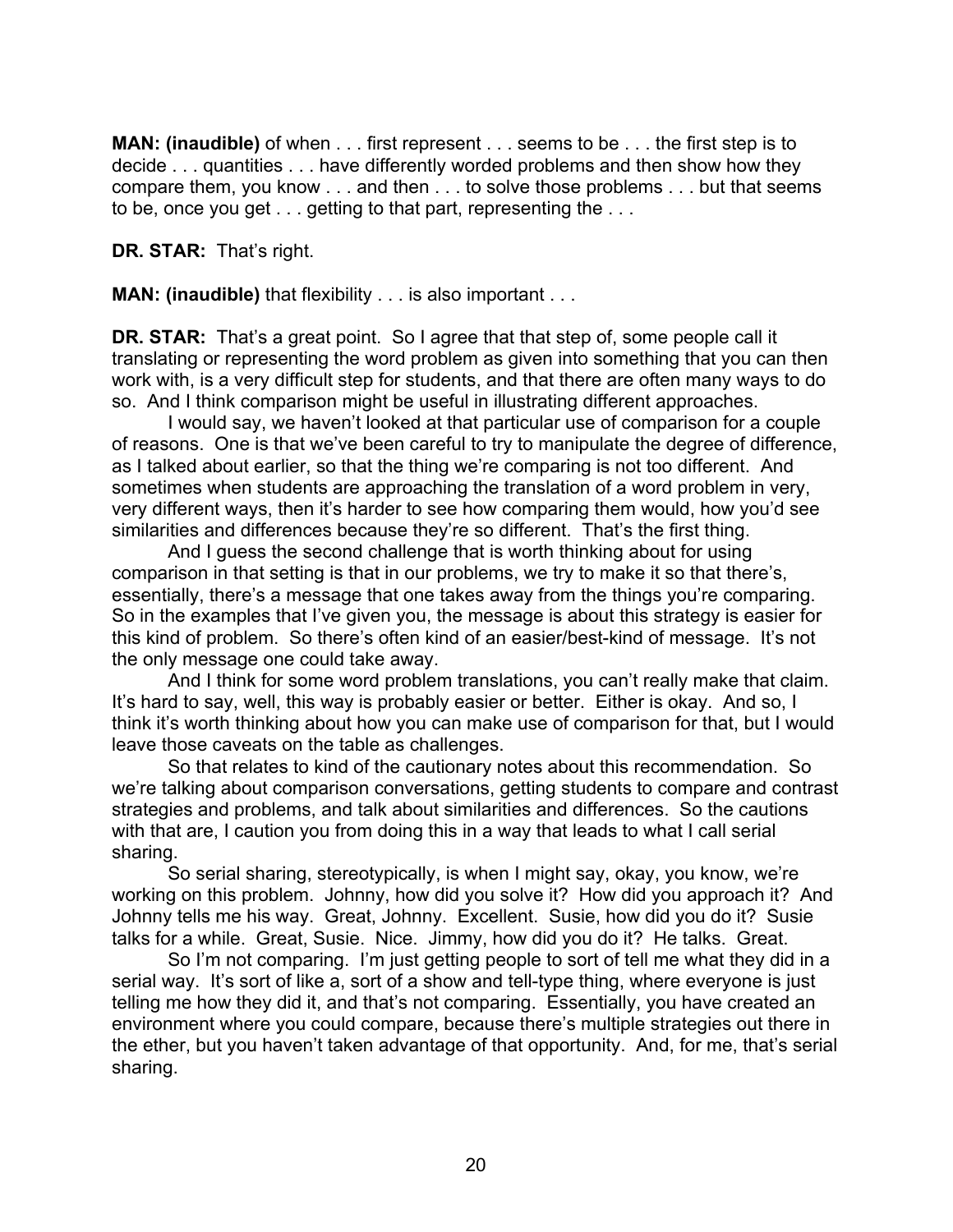The second caution on this is that comparing is not easy to do, especially when we're looking at complicated things or new problems. Teachers need to provide visual and gestural cues to aid comparison, that they might use especially in these conversations.

I don't know if you're familiar with the TIMM studies. It was an international comparison study where it's the one that, often in the newspaper, you'll say, it's the one that says, U.S. students did terrible, blah, blah, blah. It's one of those.

So when various people looked at instruction in other countries, especially countries that were high performing, and they looked at this particular issue, they found that, in the high performing countries, when comparison was occurring, and in the high performing countries, they were doing a lot to help their students compare.

They were doing things like, I'll do it with my little pointer here, but you can imagine with my hands. They would say, see that step, right there? That's the same as that step, right there. They would sort of do this a lot, point, gesture, use visual cues, use gestural cues. They were helping students attend to the thing that they should be comparing. And we need to do that.

So if a student, you know, I've got my two problems on the board, and I'm having this conversation, and this. And how are they similar and different? And the student says, well, they next to last step is the same. In other countries, we would see the teacher going up and point. You're saying that this step is the same as this step? And that really helps everyone see what the student who saw that is comparing.

So we have the side by side presentations, we have the opportunities for comparison conversations, and the third is about multiple approaches, and it's about that instruction should provide opportunities for students to generate multiple ways to solve the same problem. And this is something that I think is related to the other two, but it's something that I don't think we do a lot of, typically. This can take several different formats.

Students might be given one solution to a problem and asked to generate another different one. That's sort of what I did with you. I gave you a problem, I asked you to solve it, and I said, hey, can you come up with a different way to do it? I could give you a problem and ask you to do it in two different ways, right off the top. Or I could have a whole class discussion where multiple different solutions are generated. So I've got a couple that came out, and I might ask a question like, hey, can anybody think of another, different way to approach this problem that we haven't seen yet?

This act of generating, getting students to generate multiple strategies, it's linked to comparison, because the act of producing solution methods that are different, even on an individual level, requires you to compare. So when I gave you a problem and you solved it, and then I said, can you do it in a different way? You had to think, well, what is different here? I know this other way. Is that different? Let me think about those two ways together and think, well, is that different? How is it different?

So the act of producing a different solution involves some comparison. And furthermore, if I get students to produce multiple strategies in the presence of those multiple strategies, it links to the other two recommendations. I can put this one side by side, I can have a conversation about the similarities and differences, and the evaluation of those different strategies.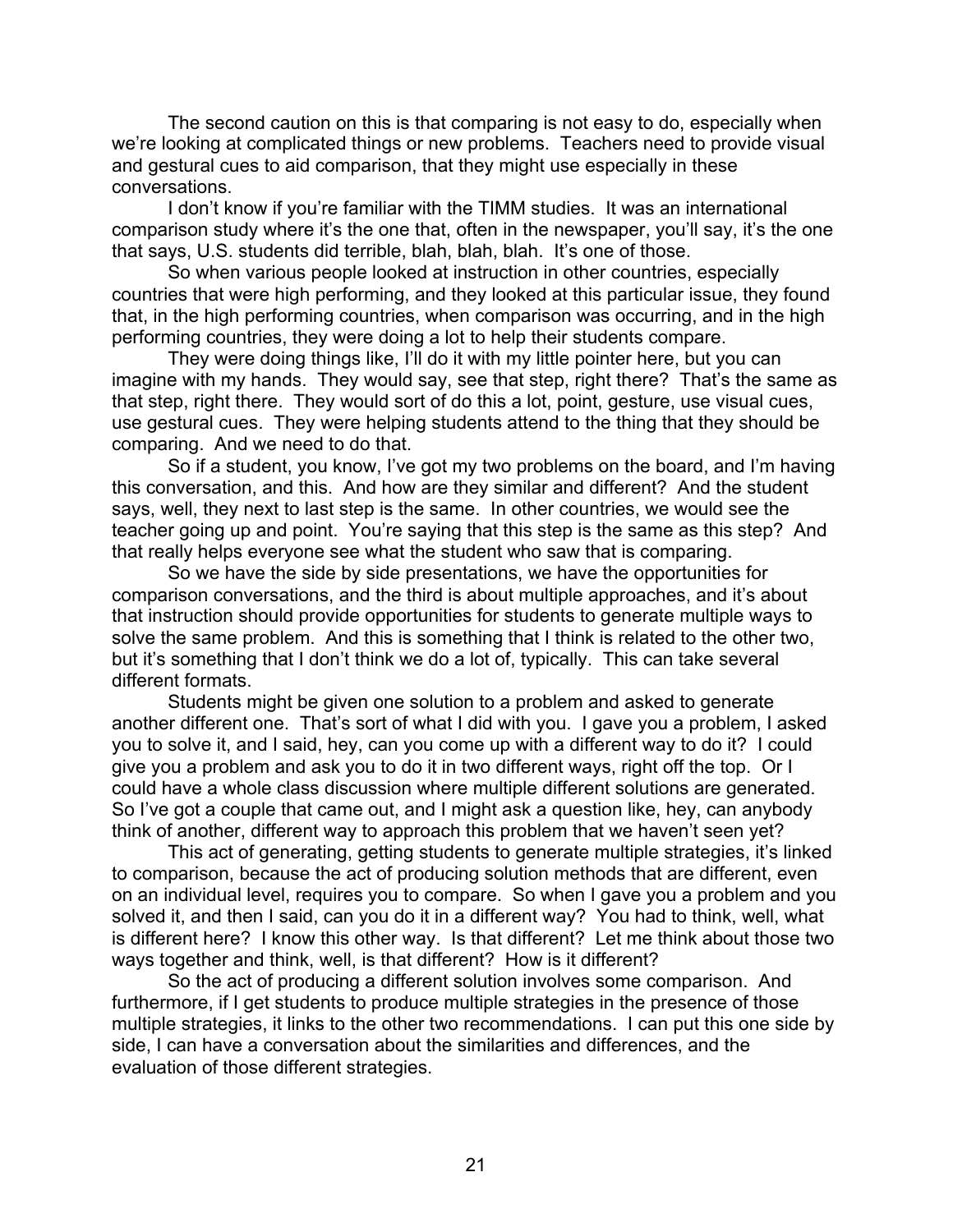So this recommendation is the one that has cautions. And, in some ways, these cautions are especially important. The number one caution about this is, this can't be busywork. So imagine in my class, the students just spent 20 minutes solving a problem that I just gave them, and it was really hard, and everyone feels happy they got it. And I say, okay, turn around and do it another way now. They're just going to go, uhh.

So it can't be busywork. I have to have a reason for doing it. It's not the mere generation of the multiple methods. That's not the task. The task is rather to, once we have the multiple methods, to have a way to talk about them. I'm trying to generate the raw material for a comparison conversation. And the way to do that is to have students generate and to think on their own about what's a different way to do this.

And furthermore, the differences, if I ask students to generate a different way, I have to be prepared for the fact that the differences in their methods may be trivial or not relevant. If I'm telling them to produce a different way, then I have to be willing to accept the fact that what they produce as different is not what I would categorize as different, but they came up with it as different.

And so, this is yet another reason why this task has to be combined with some way to discuss. So, for me, a good example of this is if you think of a linear equation that has variables and constants on both sides of the equations, so  $2X + 10 = 5X + 7$ . So that's a standard equation they see early on.

So if I have students produce multiple ways on that, then a student might say, well, on this method, I put the variables on the left side and the constants on the right side. And on this way, I put the variables on the right side and the constants on the left side, and those are different. So that is a great conversation to have.

On the one hand, I could be the thinking, well, that's kind of trivial to the solution. I'm not sure that really leads to a different or a better solution. But I'd like to find out from the student whether they do or they don't. And furthermore, I can actually think of a problem where that actually might matter.

Like if the coefficient of the variable term turns out to be negative, then I might want to move things to the side where the negative doesn't appear. So those of you have taught this, I know you know what I mean. But if I move to this side, I end up with 3X. And if move to this side, I end up with -3X. And it's a little easier if I just do the 3X. I'm not going to lose that negative sign. And that's a reason to have this conversation.

But the point here is that, if I ask students to generate a different solution method, I have to be prepared for the fact that what they may come up with could be seemingly trivial, and that's part of the conversation that we need to have is, does that difference really matter?

So the bottom line for these recommendations is that there are three relatively small things that teachers can do that we found do have a significant impact on students' learning, particularly in the realm of algebra and particularly related to the development of procedural flexibility. They were showing examples side by side, discussing and evaluating multiple strategies, and having students generate multiple ways.

So before I think a little more about how this looks like a little more specifically in practice, just to sum, the point here is that it pays to compare. Comparing is how we learn, and we can do a lot more in our math classrooms to make use of the power of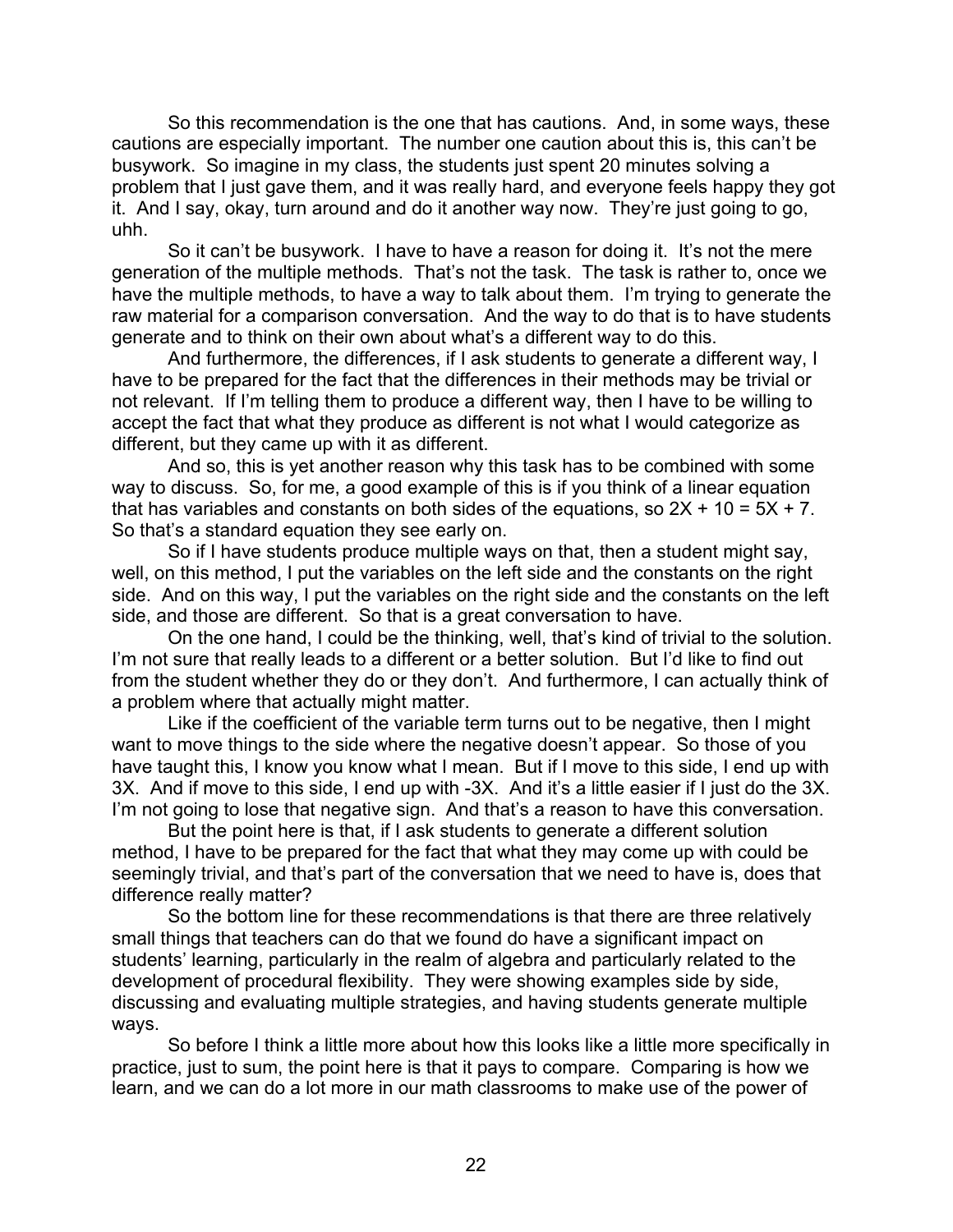comparison. And, in particular, comparison is linked to gains in procedural flexibility in algebra. I talked to you about these three ways.

The work that this is based on, we conducted several years ago in small studies, where we were in classrooms for a very short amount of time, like a week in a class, where we were doing something really constrained. But we found that things worked, and we set out to do something much bigger and much longer. And that's what I'm going to talk to you a little bit now, because I think it's especially relevant to you thinking about you using these recommendations.

So what we've done is, we've developed a set of what we call supplemental curriculum materials, which we call them worked example pairs, because they are solved problems, placed side by side. And they draw upon these interventions. And we're involved in a big test right now in Massachusetts, where we're seeing whether these have the effect on student learning that we think they do.

And so, basically, what happened is, we got a bunch of teachers together and we decided half of them were going to use our approach and half were not, but use our approach the next year. And we had a week-long professional development last summer, and we helped the teachers see what our approach looked like, and we talked a lot about comparison and how our materials made use of comparison. The teachers are using our materials. They're videotaping themselves. We're tracking their students, we're tracking their instruction, and we're looking to see how this plays out.

So I wanted to show you a little about what our materials look like and features of our materials, because I think they were trying to instantiate the recommendations that I just told you about. So there's a lot on this next slide that I'll try to talk through, but I'm going to show you some examples of our materials.

This is a little small. This is a single piece of paper, a page. It has cartoon characters which have, this is Alex and this is Morgan. So Alex and Morgan are the primary actors in our materials. And Alex and Morgan typically are given a problem to solve. So in this case, it says, Alex and Morgan were asked to graph the equation  $Y = 1/3X + 4$ , using a table of values. This is the table with an example I showed you.

So there's a label up here. It says, Alex, choose typical X values way. And this says, Morgan, choose X values more carefully way. Alex does it, here's his math. And then, he has a little dialogue bubble where he says what he's doing. Morgan does it her way, there's her math. And then, she has this dialogue bubble which tells what she's doing. And there's this line down the middle, so we've got the side by side.

And then, at the bottom, there's some questions that students may consider, that teachers may conduct a discussion around. It says, how did Alex graft the equation? How did Morgan graft the equation? So the first question is just seeing, can you figure out what Alex did? Can you figure out what Morgan did from looking at this? And then it says, what are the similarities and differences between Alex and Morgan's way? Why did Morgan choose to use only multiples of 3 for X? And then it says, which way is easier, Alex's or Morgan's? Why?

So our vision is that teachers would use something like this to talk about this particular problem or this idea of making tables for graphing equations. They would put this up on the overheard or on the SMART Board. They would give students time, usually in small groups or in pairs, to think about it first. Then they would engage students in a conversation.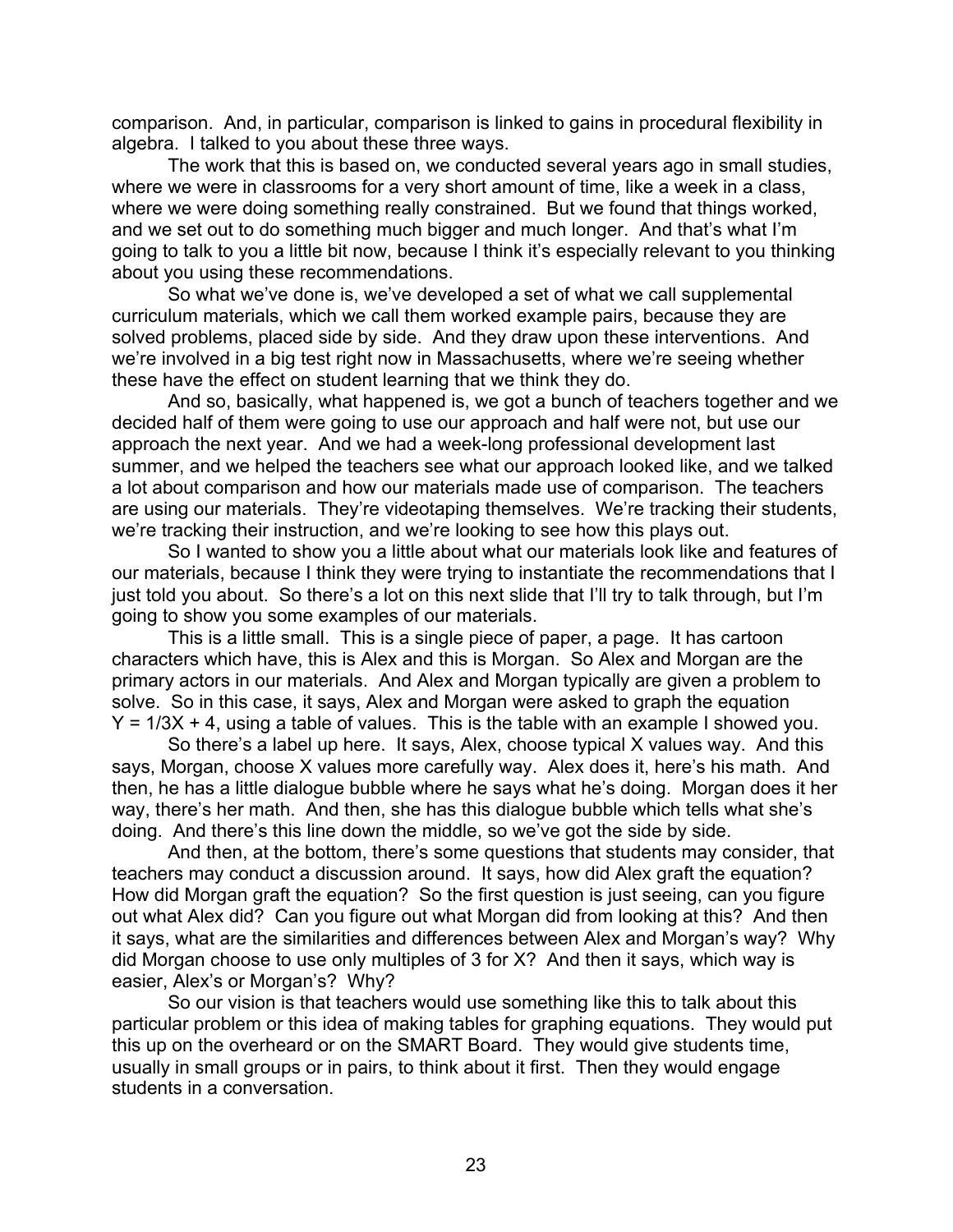Typically, for our teachers, it might mean having a student come up here and tell me what Alex did or be Alex. And then, another student come up and tell me what Morgan did and be Morgan. And then, we would have the similarities and differences conversation, where I might solicit students to say, what are the similarities and differences? Which one is better, and why? So there's lots of different ways that teachers have a conversation around this. There's considerable instructional flexibility in how one would use this.

So we'd have a discussion. The whole interaction could take 5 minutes, it could take 30 minutes. And then, at the end, we put up this second page, which is sort of our little splash take-away page, where, in this particular case, Alex is, they're trying to tell you about what we should take away from what we just spent 5 or 30 minutes on. And so, Alex says, when creating a table of values to graph an equation, it's helpful to choose X values that will generate whole number values for Y, rather than simply choosing X values, without considering the specific equation to be graphed.

And Morgan says, huh, interesting. There's more than one way to pick points for graphing a line. Before you start picking points, you can try to look at the problem first, and then, try to pick the points in the easiest way. So this is what we created this example to try to illustrate, and Alex and Morgan are just kind of encapsulating it. In the same way that in any lesson I'd be teaching, I would sort of have a point of closure, probably, and say what the point is, and this is the point.

Ideally, in the discussion that we just had, this came out. They've already heard this. And I'm just saying, okay, let's see what Alex and Morgan have to say about what the takeaway was from this. And, look. They said the same thing we just said. Joey, can you read what Alex said here? And, Susie, can you read what Morgan said here? And that's the way this ends, typically.

#### **WOMAN:** So what is this called?

**DR. STAR:** Well, we call each of these a worked example pair. And together, it's just our curriculum. I'm not sure we have a name, the Alex and Morgan stuff.

#### **WOMAN: (inaudible)**

#### **DR. STAR:** Yes?

**MAN:** What do you do when a student puts something out that's incorrect . . .

**DR. STAR:** Yeah, that's a great question. So it's really hard to see, but at the very top here, there's a question. It says, which is better? And that appears at the top of this particular example. And that's because, for this comparison, our instructional goal was that, by comparing, you got some information about which one was better. That's the point here.

But we have, depending on how do you count these days, about four different flavors of this. They're not all, which is better? We have different goals. So there's a flavor that's called, who is correct? And so, depending on the problem, Alex might be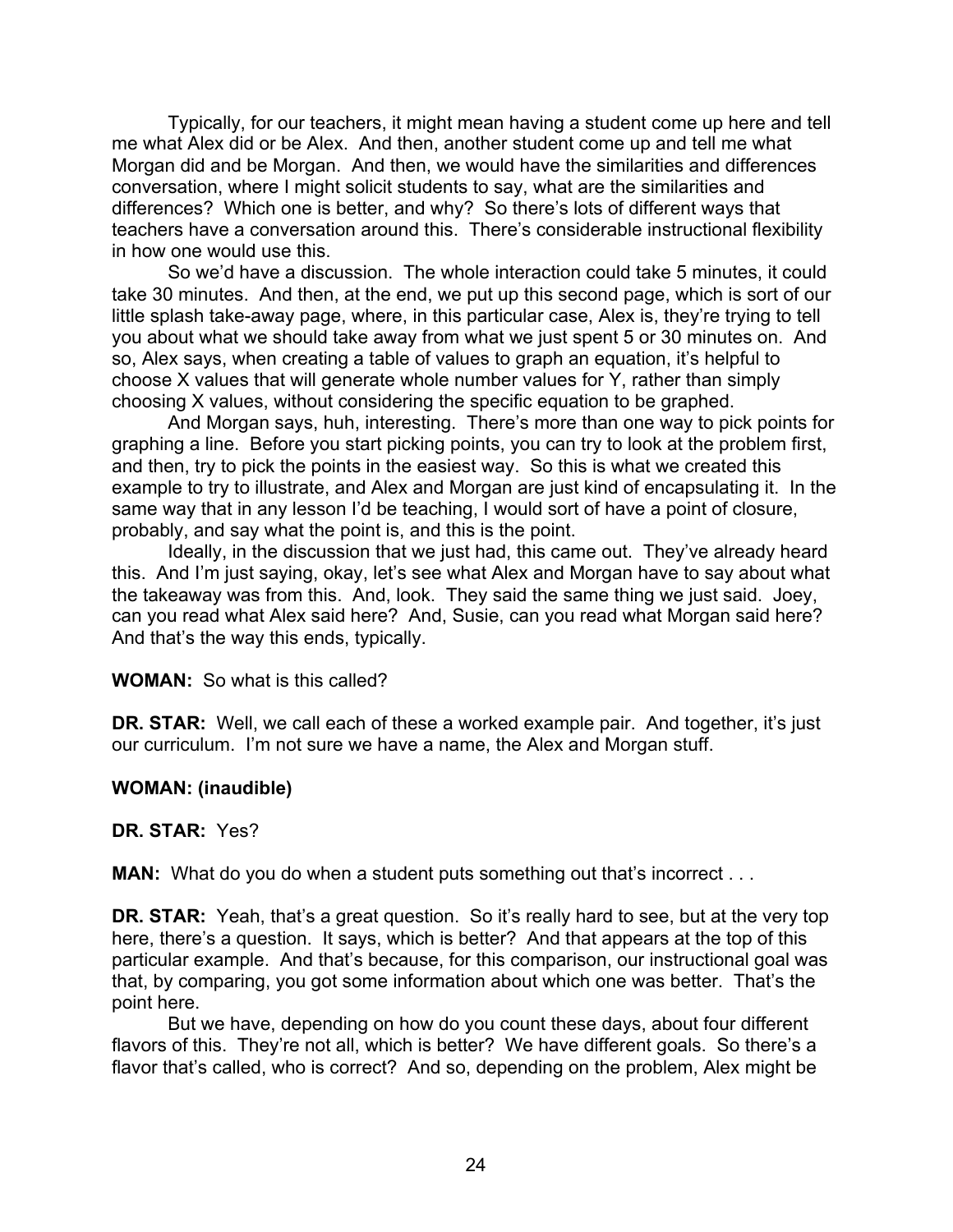right and Morgan might be wrong, or vice versa. And it's not clear, when you first put it up there, who's right and who's wrong. So that's one of the questions.

It might say, how did Alex solve the problem? How did Morgan solve the problem? Who's correct? How do you know? So we definitely put right and wrong answers side by side, using the exact same thing. It's the same kind of conversation. Because that's something that, when you put them side by side, students can notice.

And furthermore, if they notice that Alex and Morgan got a different answer, and then, they have a way to figure out who is right, then they can look back up at their work and say where they were different, and see whether that is what lead to the error. They can say, oh, they were the same on all these steps, but this step is the step that they differed on. I bet that's why Morgan made the mistake is because she did this step wrong. We know that students have a really hard time debugging mistakes and figuring out where the mistake occurred, and that's another benefit of this side by side.

So we have several different instructional goals that are present in our materials, which is correct is one, which is better is another. We have one called, why does it work? We have one called, how does it differ? So there's lots of different examples that have different kind of takeaways.

Now I want to show you a video that shows a teacher that worked with us. And this teacher is not part of the group that's doing it this year. This teacher is using a pilot version of our stuff from a previous year. And we worked with a lot of pilot teachers to finalize our approach. And so, in some ways, what this teacher did and the ways this teacher tried to work with our materials helped us produce the thing you just saw.

So you're not going to see him show any of this in that way, but I think you'll see this teacher try to instantiate some features of our approach in ways that are interesting. So just as a way of context, this is an experienced teacher using a very early version of our materials, as I mentioned. This happens to be a private school, small classes. This is a ninth grade Algebra 1 class.

As you watch this video, what I'd like you to try to pay attention to are the ways that this teacher makes use of the three instructional recommendations that we have set out for you. Again, the materials that we created for this year were designed to make it very easy to do these recommendations, because it's sort of built into the page in some way.

He didn't have that kind of structure, but it's interesting to see how he does this. And it's also a good way to see the flexibility that's possible. So let me play the video. And let's see. I don't think there's an easy way to dim the lights, but that might be useful. Yeah. This is subtitled, there at the bottom, but it's also, you should be able to hear okay.

### [Videotape played]

**DR. STAR:** All right. So this is an example of a teacher using an early version of our materials. And he is working hard to infuse comparison in his instruction, to offer students opportunities to compare and contrast all the time. So throughout the year, he would do this a ton, where he would put things side by side, and he's start to have a conversation with them about similarities and differences, and what to make of it. And this has lead us to the study that we're in now.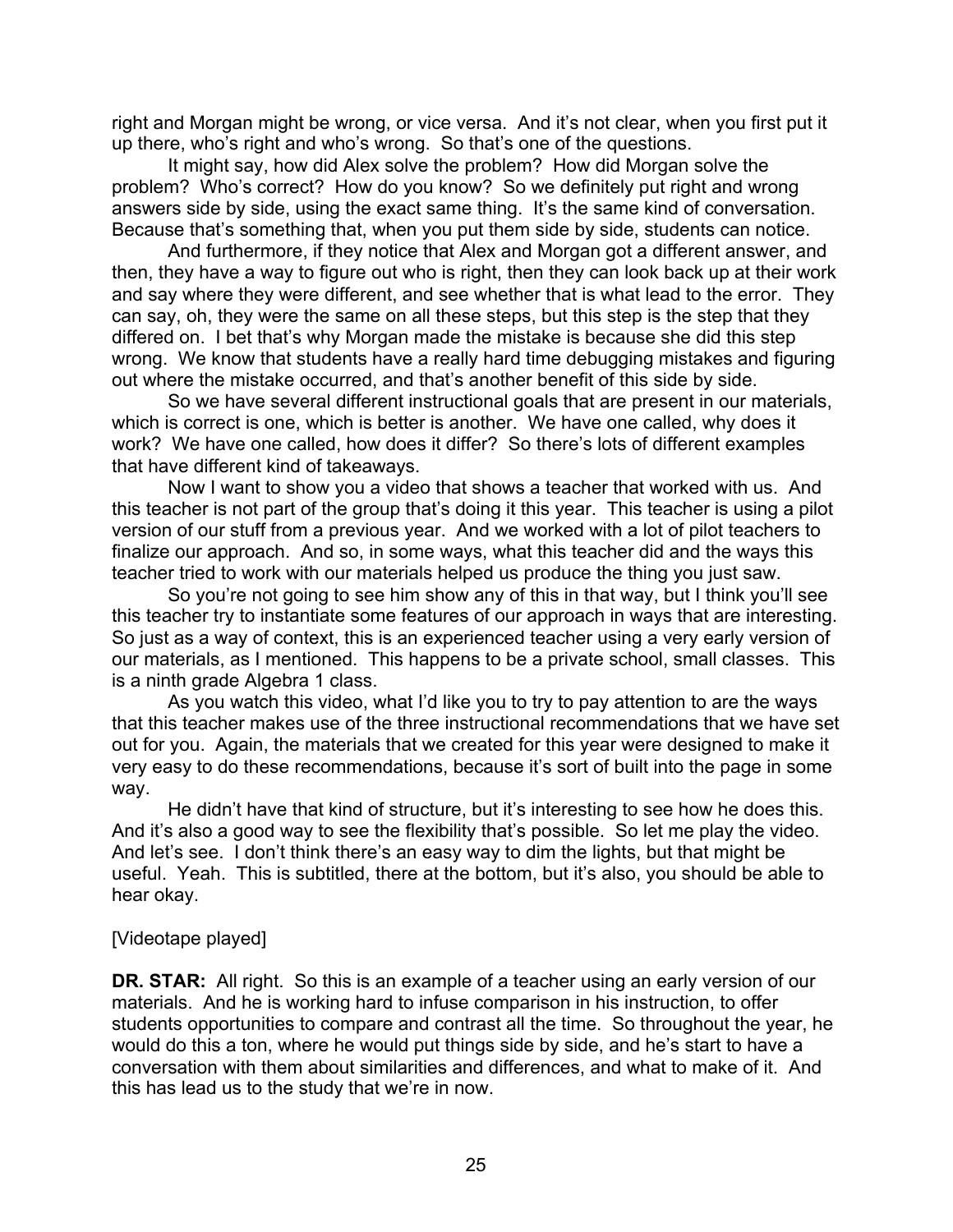As I mentioned, we have a one week summer professional development institute that we offer. Right now, we have about 150 of these worked example pairs. I showed you one of them. There's about 150 of those, so they really span the entire Algebra 1 curriculum. We have about 40 teachers in Massachusetts using these materials, an equal number that are serving as the comparison group, and they'll get the Kool-Aid next year. And we should have results in a year or so.

We're looking to confirm our hypotheses that students are learning more when they're consistently exposed to multiple solution strategies. When sort of this comparison idea and the teacher asking questions about what strategy used, which is better, why, how do you know, how are they similar, how are they different, if that happens on a regular basis in a math class, do we see the gains that we anticipate that we would in math class?

So as I know here, I can't share the curriculum materials yet, but that is in our future, once this study is over. And this is something that we would make available. And it's designed to be very, as you heard from me earlier, this is designed to be easy to use and to give you flexibility for how to use it.

We have some basic principles that we put out to teachers about how to conduct a discussion about first giving students an opportunity to make sense of what Alex and Morgan did, and then, asking a similarities and differences question, and then, asking sort of a wrap-up takeaway-kind of question. We have that splash page that we have for everyone that we ask teachers to show at the end. There's some basic, very bare bones things that we ask teachers to do when they're using our stuff.

But by and large, teachers have a lot of flexibility. Some teachers use this as a warm-up activity every day. Some teachers use it as the core part of their lesson. Some teachers do three or four of these examples, all in a row, as their entire lesson. They kind of, there's a lot of creativity, which is intentional and good. Yes, question?

**WOMAN:** I just wondered, within the study, what is it that you're measuring and what ...

**DR. STAR:** So we are doing what some people call a distal measure and some people call a proximal measure. We're sort of doing both of those. So we have our proximal measure, which is sort of the one that's closest to our intervention. We designed our own tests that we've used in the past and we've kind of validated that's especially focused on flexibility.

Because we found that, if you're interested in flexibility, like two students know multiple strategies, can they pick and choose, those questions are not out on any standardized test. They're not asked. So if we wanted to know whether we had that effect, we had to measure it ourselves, and we have that test as our test.

But then we have a standardized Algebra 1 endeavor assessment that we've purchased through a publisher or rented. It's the acuity test. And there's nothing special about the acuity test. It's just what we chose to use. And that's so, and they're taking the acuity test beginning and end of the year, and they're taking our test beginning, middle, and end of the year. And we'll see what we can find.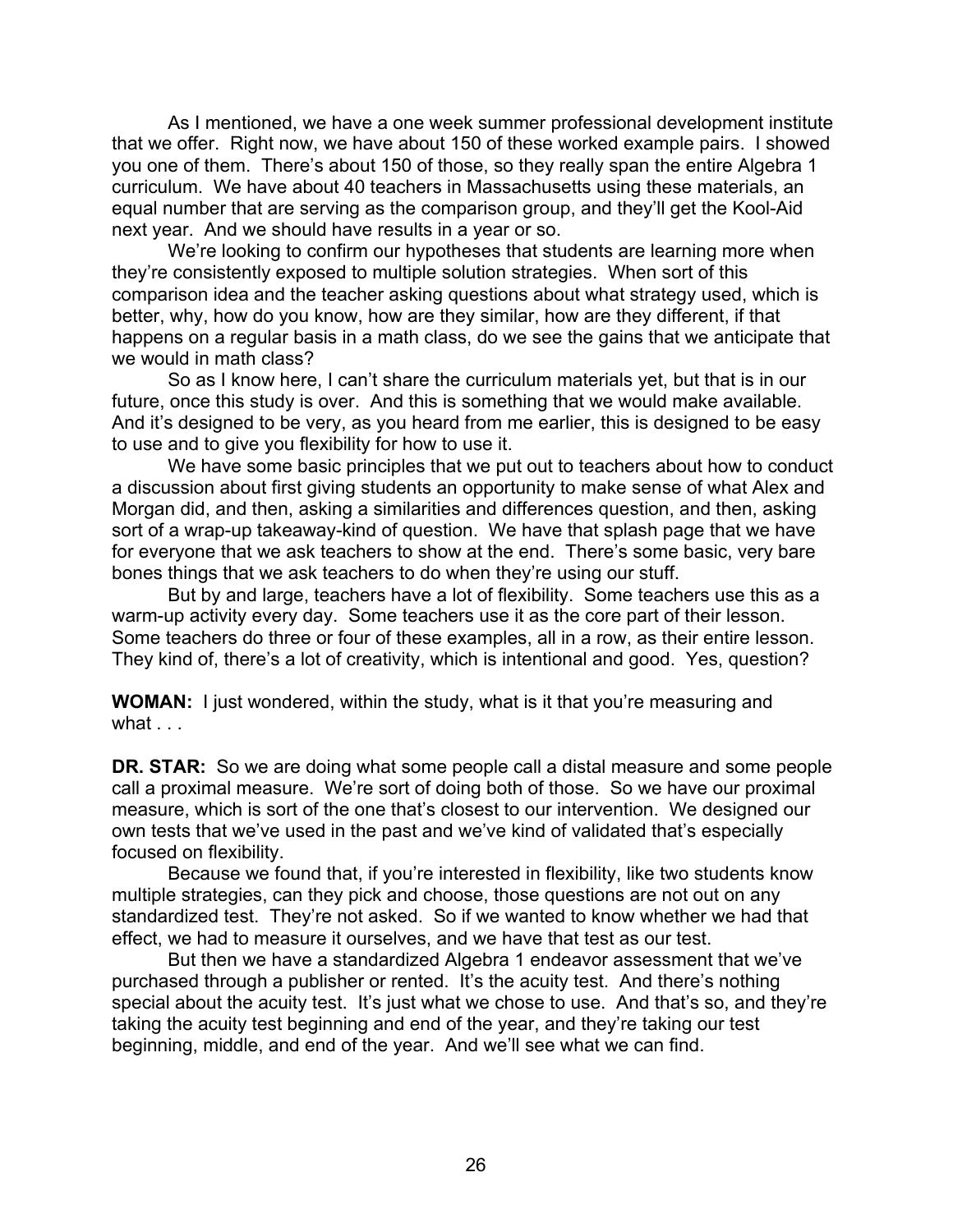**WOMAN:** And so, since it's funded through NSF, and we've worked with . . . so eventually, you hope to have it, you know, out . . . or so I'd imagine, which . . .

**DR. STAR:** I'm not sure of the format yet. Probably not, I think our hope is that it's some sort of booklet that we can have it published and have it be not kind of, well, I'm not sure whether one of the major publishers will be the one that publishes it or not. But we want this to be relatively affordable and not sort of this huge set of materials, supplemental, like the whole . . .

**WOMAN:** Well, and that . . .

**DR. STAR:** No, that's okay.

**WOMAN:** I think . . . same thing. We talk a lot in our state, as most states do, about . . . and so, I'm wondering where you see folks from where you're talking to the teachers that are utilizing these . . . is this part of their core? Are they using it as . . . how are you suggesting it and/or how do you hear?

**DR. STAR:** Yeah, that's a good question. So I would say most teachers are using it as their core. In some ways, that's how it's designed. Our materials are designed so that use of them does not impact scope, pace, coverage at all. Because the topics that you have to cover anyway in Algebra 1, the ideas that I would look in my book and I would think, okay, I'm in chapter 2, section 3, that's solving equations when variable. That's what I'm doing today. Here's what I normally do. I wonder what Star has in the binder for me that might help me do this? Maybe I'll do that instead.

So that's the way it's designed to do. I have complete choice as a teacher when to use materials, when not to use materials, and they're matched to almost all the topics I have to cover anyway. So we're intending it as core, and it is designed to be used with this whole class discussion, and perhaps a partner discussion as well. So I don't think, we haven't heard of anyone using it in some sort of pullout capacity.

**WOMAN:** I was wondering, that's what I was thinking. When we talk about . . . talk . . . small groups. So I was just wondering what your thoughts were about . . .

**DR. STAR:** I think that this could work as Tier 2. I don't know if anyone is using it as that now, but I think, especially if the things I was working on in the Tier 2 intervention were about students making that transition from focusing only on an answer to really thinking about the strategy. We do get pushback a lot from those in special education, or some in special education, about this point about multiple strategies generally. So I've had special education teachers say to me, I can understand your point about wanting students . . . multiple strategies, but special ed students, they shouldn't know multiple strategies. They just should know only one strategy.

And so I understand where that's coming from, but that's not where we're at, and we feel like our materials are approachable, and we have this same outcome for all students, recognizing that it may be more challenging for some students than others.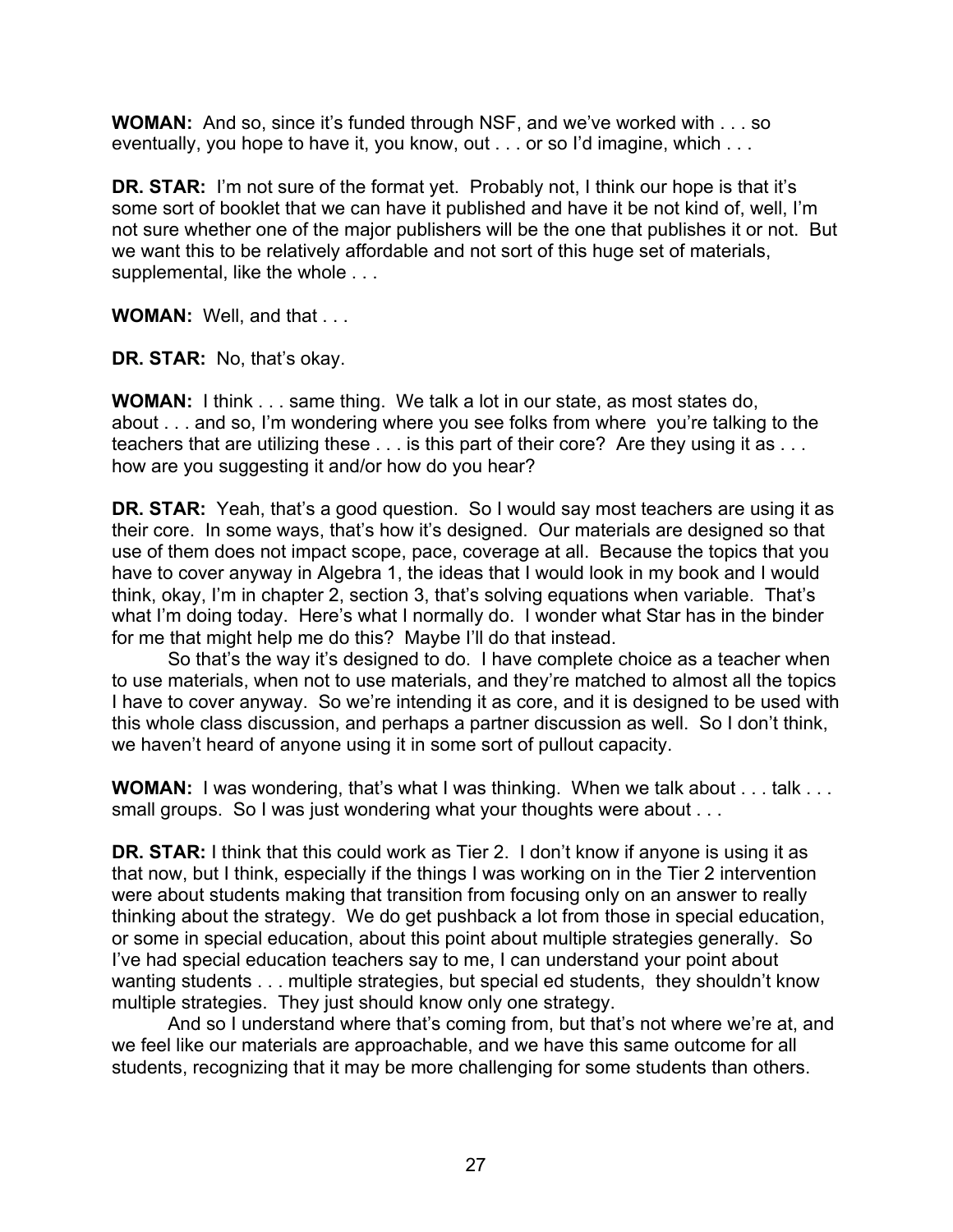But I do think, in a Tier 2 intervention, you could have a closer look at our materials and more time for really diving into them and discussion, and I think that could work.

Yes. I went to my question slide, by the way, so we're in the question period.

**MAN: (inaudible)** using the term strategies, how do you see that . . .

**DR. STAR:** I see it as distinct. So I have concept goals in the way I teach, and I also have goals for knowledge of strategies. In our work, we found relationships between them. So when we focus on this procedural flexibility as a goal, then that does impact students' knowledge of concepts. So in the linear equations . . . example, when they know multiple strategies, they do understand more about equivalence as a concept.

I think the work that I do is trying to push our attention on strategies a little more as something very discreet and concrete that we should be after and thinking about the ways that we want kids so no one understands strategies. It's not meant to take anything away from a focus on concepts, but I think, and sometimes I feel like we talk a lot about concepts and procedures are something that we think are not important or there's not much to understand about procedures. They're just sort of a necessarily evil. And I'm trying to put out a goal that's firmly rooted in procedures and strategies, but it is something that we care about and it's important and is linked to the concepts.

**MAN: (inaudible)** see it as being . . .

**DR. STAR:** Other besides math or other besides algebra in math?

**MAN:** Other than math.

**DR. STAR:** Other than math. Well, it's an interesting question. I actually think that in math instruction, this distinction between concepts and procedures is one that we've kind of been hung up on for a long time and not sure how to deal with what we should focus on and how much and how they're related. And other topic, other content areas, I'm not sure they struggle with that in the same way. Reading, for me, is a good example.

I mean, there's sort of a, in order to read, one has to be able to decode and become fluent in decoding and sort of know the faux(?) names. You need to know that. That's a very kind of procedural, if you will, thing, but you got to have fluency in that before you can get to the other part. So you're not saying that that's all you need. You have to focus on comprehension too.

But you sort of see that they're both necessary, and you can talk about instruction that does a good job for each of them and what important outcomes for each of them are, and that's what the reading field has done a nice job of. I'm not sure we've done that so well in math. We talk about instructional outcomes of importance having to do with the concepts and what that looks like, and no one wants anyone to know anything by rote.

But what is our instructional outcome that's related to the procedural component? What does it mean to really understand what you're doing when you use a procedure?